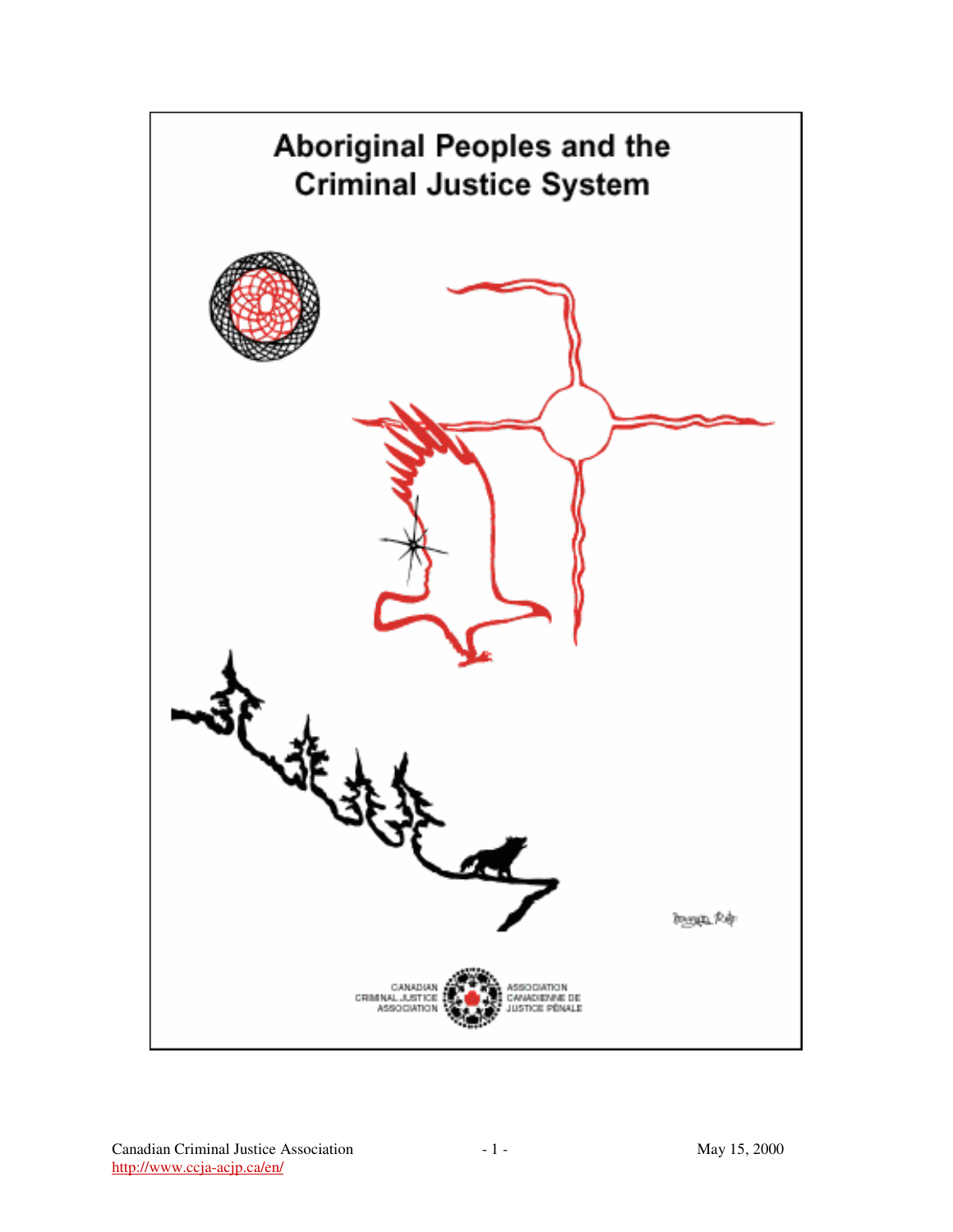# **EXECUTIVE SUMMARY**

The policies, positions and observations developed within this paper will serve as a catalyst for further discussion with Aboriginal peoples, non-governmental organizations, the judiciary, law enforcement and correctional agencies, and governmental departments, at the federal, provincial, and territorial levels.

The Report examines the historical legacy of assimilation. Aboriginal people in Canada today are facing many problems that can be traced back to the impact of European assimilation. The European capitalist system differed greatly from the customs of Aboriginal people and, when imposed upon them, altered their way of life economically, politically, and socially. The collapse of the fur trade further changed the lifestyle of the Aboriginal people by increasing their dependence on European economies.

Loss of the traditional Aboriginal way of life went beyond simple economic factors. Health problems, the pressures of foreign cultures and religions, and the introduction of new technologies also led to the demise of Aboriginal habitat and lifestyle. In addition, residential schools, which prohibited the use of First Nations languages and observance of Aboriginal culture and tradition, imposed neglect, abuse and mistreatment upon many Aboriginal children. These historical factors, as well as present socio-economic conditions, have contributed greatly to disproportionate levels of Aboriginal incarceration, poverty, unemployment, alcohol abuse, and domestic violence, and to the absence of stable business infrastructures. Indeed, the behaviour of most Aboriginal offenders frequently reflect social rather than criminal problems.

The demographics described help to illustrate the difficulties confronting Aboriginal peoples today. Although the life expectancy of Aboriginal people is on the rise, it is still approximately 6.5 years lower than for non-Aboriginals. Aboriginal people represent approximately 3% of the Canadian population but they now make up approximately 16% of Canada's federal offender population. The number of incarcerated Aboriginal inmates in federal and provincial facilities, particularly in the Prairies, is still increasing though many of the crimes committed are minor offences.

Various difficulties confronting Aboriginal people within the Canadian judicial system have been addressed over the past twenty years but, unfortunately, many problems still exist. High levels of Aboriginal incarceration, one of the most serious problems, is aggravated by inadequate government funding and limited rehabilitation options and resources, and the overall justice system still does not address the cultural needs of Aboriginal peoples.

For the majority of people within Canada, research points to an increasing connection between socio-economic disadvantage and involvement in the criminal justice system. Aboriginal communities are faced with numerous social and economic disadvantages, resulting in a correlation with high levels of Aboriginal incarceration. Poverty and reliance on social assistance are prevalent in Aboriginal communities where approximately half of the children live in poverty. In addition, almost one -third of all Aboriginal people over 15 years of age relied on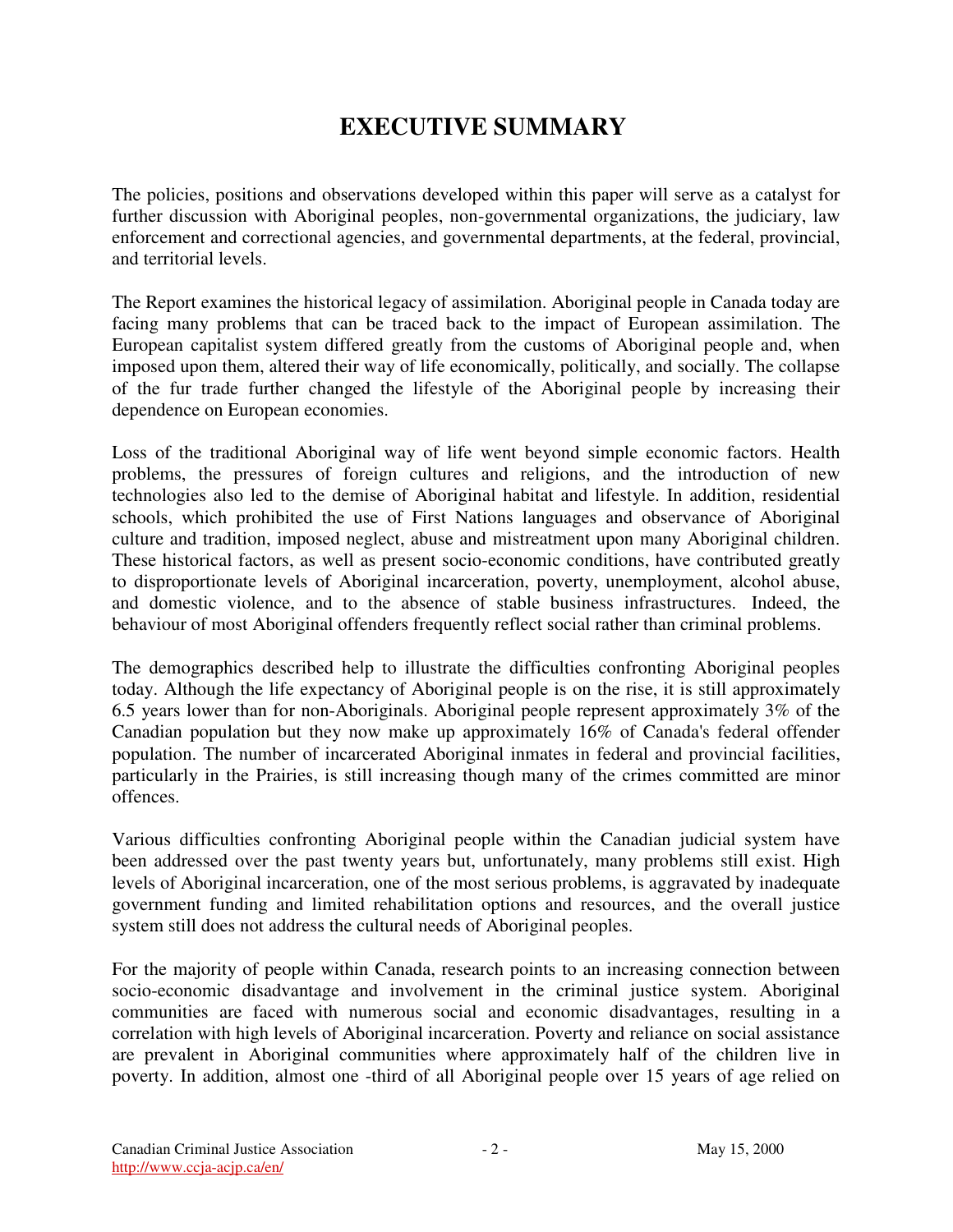social assistance for at least part of 1990. Disenchantment with formal education, largely due to negative experiences at residential schools, different learning styles and the need, in many areas, to go off-reserve and away from family support in order to attend high school, have resulted in lower educational levels among Aboriginal people.

Unemployment within First Nations communities is 10-20% higher than that found in the non-Aboriginal population of Canada. Poor living conditions are also common in communities where overcrowding, inferior construction of houses, the lack of clean water and safe waste disposal exists. Community development has been restricted by the difficulty First Nations people encounter in raising the capital required to establish business ventures. Consequently, First Nations communities have not been able to develop the business infrastructures necessary to accommodate their purchasing needs, and as a result money is not re-invested into their communities.

High rates of alcohol abuse are also found in Aboriginal communities, where one in five people are admitted to hospital for an alcohol-related illness on an annual basis. Domestic violence is also common as 80% of Aboriginal women have stated that they have experienced some form of physical abuse at some point in their lives.

There are different federal, provincial, and territorial approaches aimed at reducing the rate of Aboriginal incarceration, each attempting to make the justice system more responsive and culturally sensitive to their needs. These include expanded Aboriginal policy and program initiatives within the judicial system, cross-cultural education for those involved in the justice system, and the use of diversion, alternative measures such as sentencing circles and community justice committees and healing lodges. The implementation of these approaches reflects a growing understanding that Aboriginal offenders have unique needs and require alternative programs.

Although steps are being taken to attempt to resolve the problems that exist between Aboriginal people and the judicial system, the resolution of many Aboriginal struggles with the judiciary might result from returning the mechanisms of control back to their communities. Aboriginal self-government is an attempt by Aboriginal peoples to regain the authority necessary to determine their own fate. Self-government initiatives would recognize First Nations people as distinct nations and could provide the authority for Aboriginal communities to determine and control their culture, language, educational, health and judicial processes.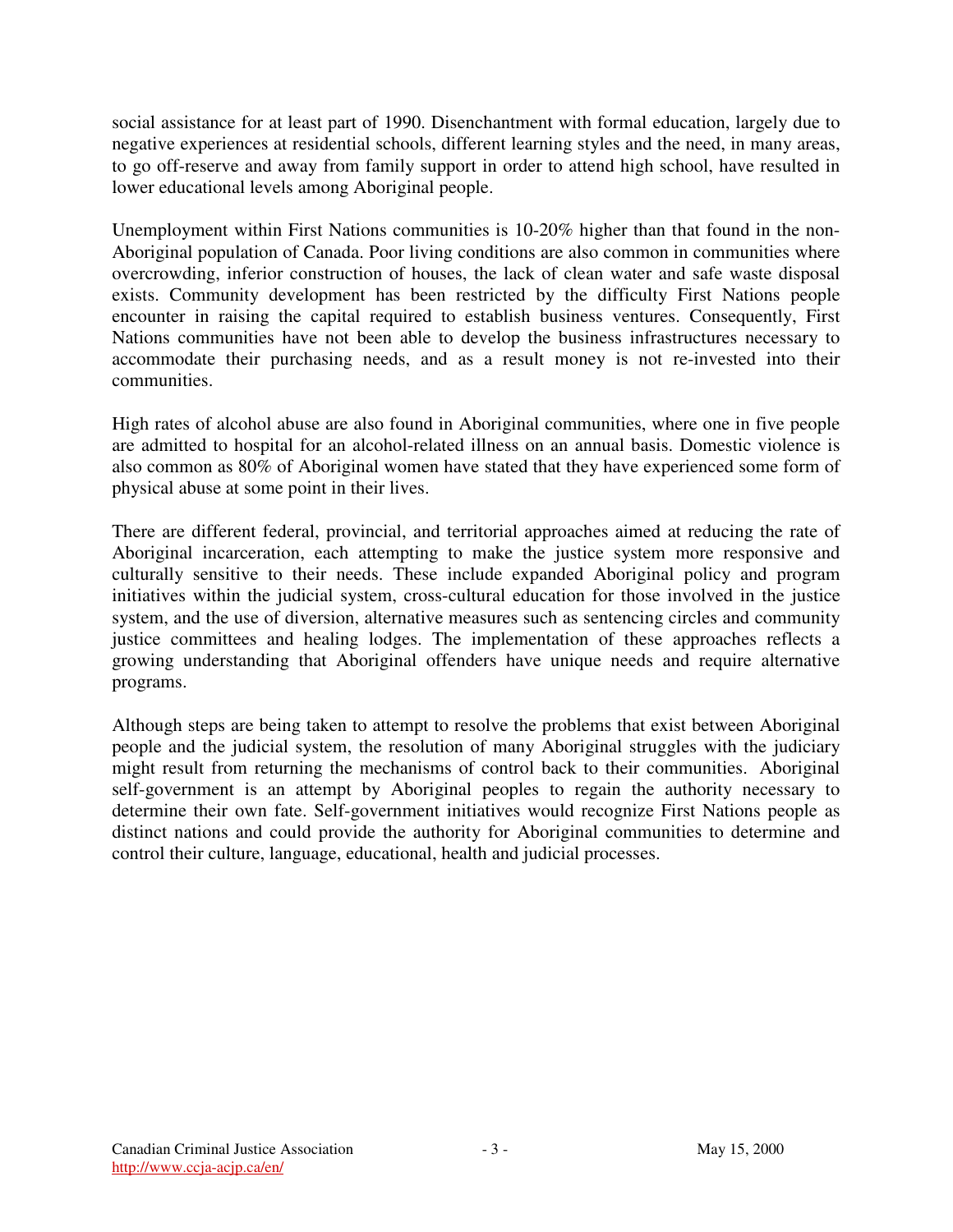# **INTRODUCTION**

Aboriginal offenders are disproportionately represented within the current judicial system. They face an adversarial environment that does not understand or represent their needs. This report will review the historical and socio-economic conditions that altered the Aboriginal way of life, contributing to the high levels of Aboriginal incarceration. It will also examine the concerns Aboriginal peoples have with the present judicial system, will review several Aboriginal justice programs now implemented and will pose issues for further consideration and discussion.

# **Part I: HISTORICAL FACTORS**

## **Differing Views on Land Ownership**

Many of the problems that Aboriginal peoples face with respect to the criminal justice system are influenced by the context of their historical place in colonial and post-confederation Canada.

The original European settlers' capitalist view of land ownership differed greatly from the Aboriginal holistic philosophy in which all things are inter-related and development is viewed as encompassing the following four dimensions: physical; mental; emotional; and spiritual **i** . The Europeans did not understand the Aboriginal spiritual attachment to their land. First Nations communities considered land to be a gift from the creator, and not simply a commodity. The concept of land ownership was foreign to Aboriginal culture as they could not comprehend owning these lands, and firmly believed that they were provided for the collective use and benefit of all living creatures<sup>ii</sup>.

# **Capitalism**

At the time of European settlement, a blending of European and Aboriginal capitalism took place. European settlers brought and made available many products never before seen by Aboriginal people<sup>iii</sup>. First Nations communities supplied fur for European traders and developed a powerful and lucrative market based on this demand for fur. The European demand for fur significantly altered the way of life for a large segment of the Aboriginal population.

At the same time, the allure of European products and the power of European capitalism brought about sudden changes in the traditional Aboriginal way of life<sup>iv</sup>. The acquisition of metal tools allowed First Nations people to hunt and gather more efficiently, in addition to adopting new agricultural practices, ultimately enhancing their productivity<sup>v</sup>.

The Europeans thus introduced a new economic order closely resembling the one they had brought from Europe. They introduced production economies, encouraging Aboriginal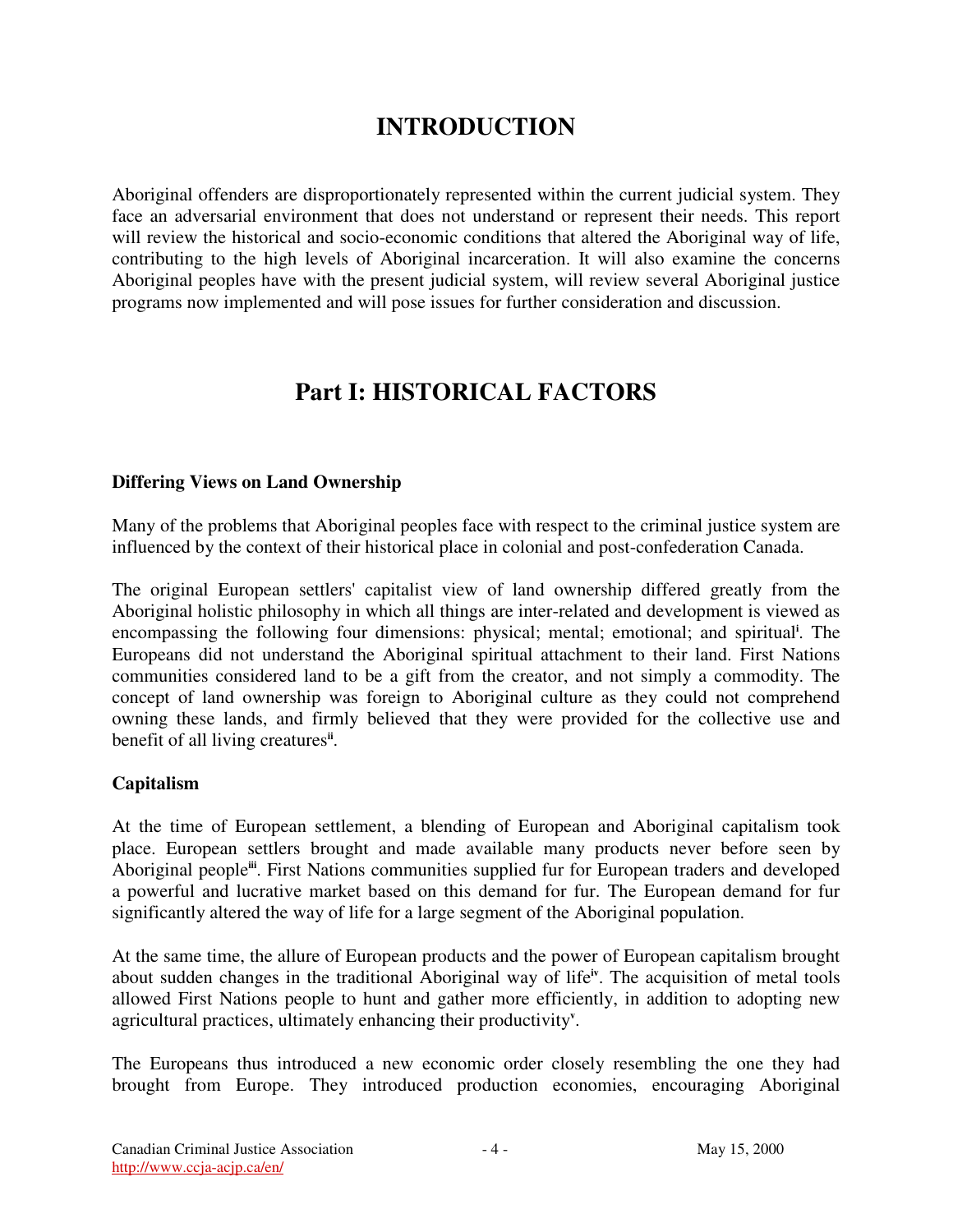communities to exploit their resources in exchange for European goods<sup>vi</sup>. The infusion of imported products upset the traditional balance that had maintained Aboriginal peoples' selfsufficiency for thousands of years. This was also the first step away from their traditional way of fife, creating a dependency on an array of products external to their natural environment<sup>vii</sup>.

# **Treaties**

As Aboriginal people began to recognize the value of their land, they concluded it would not serve their long term interests to part with their assets although they had tremendous value in trade. Unfortunately, the collapse of the fur trade left many bands desperate for income, which, ironically, was needed to purchase products from Europeans. For many Aboriginal communities, the only way to generate essential income was to sell their land to non-Aboriginal settlers.

In the post-Confederation era, the new federal government played a central role in many questionable land transactions. The government repeatedly paid Aboriginal communities low, unfair prices for their lands<sup>viii</sup>. For example, the silver mines at Cobalt, which sold for less than \$40,000, produced over \$206,000,000 in precious metal for the federal government during its first eighteen years of operation<sup>ix</sup>.

Although land treaties signed between the federal government and First Nations communities frequently provided the Aboriginal bands with large tracts of land for their use and occupation, the size of these "Indian Reserves" were not guaranteed. Many were reduced in size as more land was needed for non-Aboriginal settlement<sup>x</sup>. These treaties did not award fair prices for lands, or grant the money to individuals who best represented the bands' interests.

Colonial Europeans' unfulfilled desire for Aboriginal land eventually led to an institutionalized policy of assimilation after Confederation, as reflected in the *Indian Act of 1868*. The Act initiated the federal government's responsibility for nearly every aspect of Aboriginal peoples' economic, social, and political lives.

# **Loss of the Traditional Aboriginal Way of Life**

The traditional First Nations way of life was also weakened by several non-economic factors. Aboriginal communities experienced new health problems with the advent of unfamiliar foods, beverages, and diseases **xi** . Furthermore, change was brought on by the imposition of foreign cultural and religious values, eventually dominating First Nations communitiesxil. Inevitably, the traditional Aboriginal way of life gradually eroded because of powerful outside influences.

Initially, First Nations communities maintained a degree of self-sufficiency amidst these changes. However, the collapse of the fur trade and the end of the buffalo hunts (another traditional activity eliminated by European settlement) created a situation in which Aboriginal communities were unable to participate in the new economy as they had before<sup>xiii</sup>. In a few short decades, First Nations people, formerly self-sufficient and autonomous, became dependant on the new economic order<sup>xiv</sup>. Future generations of First Nations people grew up dependent on the European way of life and the Aboriginal acceptance of "modern" technology meant the erosion of their habitat, their way of life and their culture.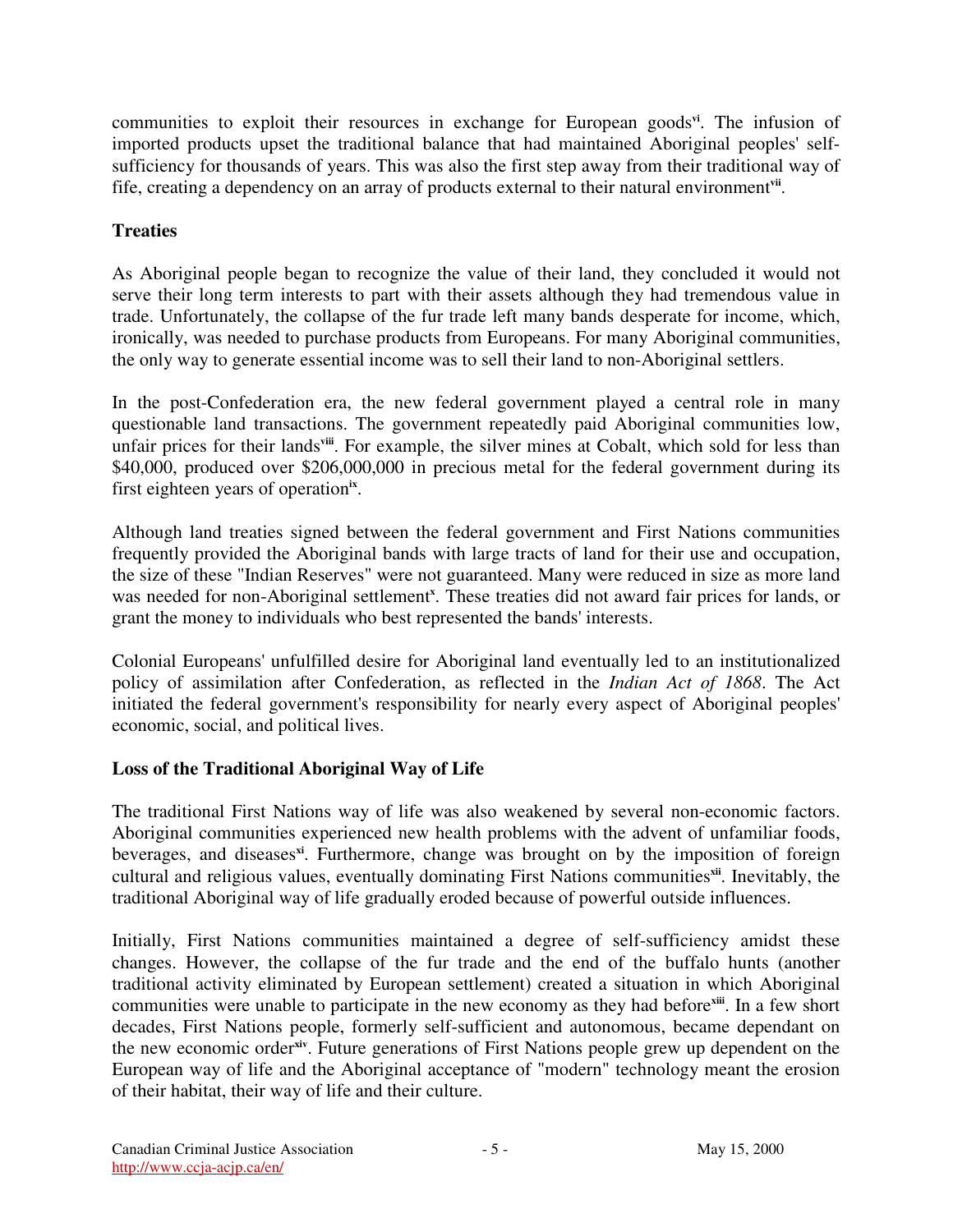## **Education**

Aboriginal styles of learning and education were not overwhelming deterrents to survival during the era of the fur trade, as First Nations people displayed astute business skills. However, with the decline of the fur trade and the gradual movement within Canada from an agriculturally based society to one dominated by an urban industrial foundation, formal European style education became very important. Unfortunately, Aboriginal people did not possess, and were not in a position to readily acquire new technologies and skills required to make this transition<sup>xv</sup> to an urbanized, industrialized lifestyle.

This is partly because the world view and philosophy of the First Nations peoples, and consequently their learning and teaching styles, were so fundamentally different from the European traditions. The understanding of the cyclical nature of life, the view that all things work together simultaneously and interconnected, with resultant interdependencies, the need for balance, and the connection with the creative and spiritual world are key elements that underpin the Aboriginal world view. They contrast strongly with the hierarchical, logical, linear and rational viewpoints of most European and many other non-Aboriginal cultures. Cause and effect are not perceived in the same was as in scientific rationalist theory. These factors have significant impact on learning. The challenges and negative impact of such issues on Aboriginal students is compounded by overt and systemic racism within the educational system, poverty and marginalization, and language and other cultural barriers.

## **Residential Schools**

After the adoption of the 1867 *Constitution Act*, Canada instituted a policy of Aboriginal assimilation, designed to transform Aboriginal communities from "savage" to "civilized"<sup>xvi</sup>. Residential schools played a significant role in this "transformation". Canadian law forced Aboriginal parents, under threat of prosecution, to send their children to these schools. The residential schools prohibited the use of Aboriginal languages as well as the observance of their traditions and customs. Restricting children from speaking their language was seen as a key element in "civilizing" them. Some of the schools did attempt to use positive reinforcement to encourage assimilation, but usually children who did not conform were punished, often by beatings.

In addition to this assimilation policy, there were many administrative problems with the residential schools. The majority of the institutions were mismanaged, inadequately funded, provided inferior educational services, and often were unable to attract qualified personnel, as many were isolated and offered low salaries. Staff worked long hours, not only instructing the children, but also supervising their work, recreation and personal care. The stress and fatigue of the residential school environment may have de-sensitized the staff to the children's misery<sup>xvii</sup>.

The children were often under-nourished and poorly clothed with several schools viewed as "workhouses", as many children missed classes due to their obligations to work on the school farm**xviii** . The *1996 Royal Commission on Aboriginal Peoples* observed that the children probably enjoyed a better diet and quality of life before arriving at the residential schools<sup>xix</sup>. As a result of their suffering, hundreds of children ran away or died trying, with some resorting to suicide.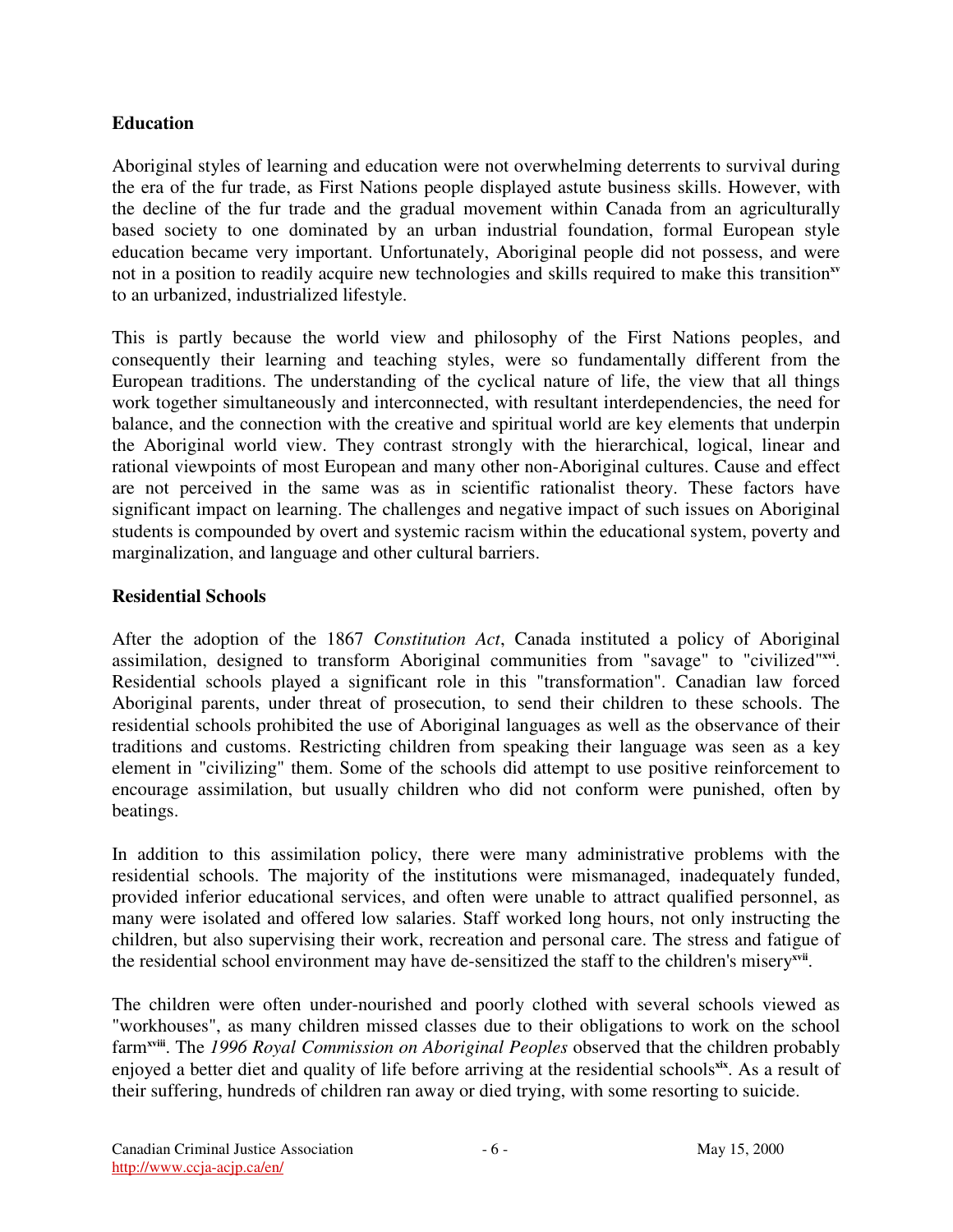One of the most warring aspects of the residential schools was abuse. Mistreatment, neglect, and abuse by the staff were common<sup>xx</sup>. The approach of the residential schools has been welldocumented: "discipline was curriculum and punishment an essential pedagogical techniquexxi. Children were punished in many ways including beatings by hand or with whips, and/or chained, bound and deprived of food<sup>xxii</sup>. Many cases of sexual abuse were also reported.

Unfortunately, Aboriginal communities today are still dealing with the aftermath of the residential school experience. One Aboriginal leader and residential school graduate, George Manuel describes the schools as "the *laboratory and production line of the colonial system*." **xxiii** The *1996 Report of the Royal Commission on Aboriginal Peoples* states that the residential schools were not only a tool in the colonialization process but they were also a major force in the marginalization of Aboriginal communitiesxxiv.

## **Summary**

The historical problems of many Aboriginal peoples stem directly from assimilation, which fundamentally changed the economic, political and social life - indeed the very culture - of First Nations people. Assimilation policies were based partly on the European belief that Aboriginal people were uncivilized and incapable of governing themselves. As a result of the devaluation of their language, traditions, and customs after this experience, Aboriginal people began to suffer cultural uncertainties. This cultural crisis can be linked to specific internal problems that currently plague Aboriginal communities including disproportionate levels of Aboriginal incarceration, poverty, unemployment, alcohol abuse, domestic violence, and an absence of economic self-sufficiency and business infrastructure.

# **Part II: DEMOGRAPHICS**

# **Population**

The following demographics analysis portrays the changing composition of Aboriginal people in Canada and provides an illustration of the systemic nature of the barriers they must overcome. The Department of Indian and Northern Affairs Canada states that in 1992, the registered Indian population comprised 1.9% of the total Canadian population. The total registered Aboriginal population has risen from 230,902 in 1967 to 533,461 in 1992, a 13 1% increase. With the reinstatement of status through Bill C-31, the registered Aboriginal population is expected to reach approximately 755,200 in 2005, a 4% increase from 1992<sup>xxv</sup>.

Nearly eight out of ten registered Aboriginal people lived on-reserve in 1967, with this proportion dropping to less than six out of ten in 1992. The high growth rate for the off-reserve population between 1986 and 1989 is attributed largely to the reinstatement of Aboriginal status under Bill C-31 **xxvi** .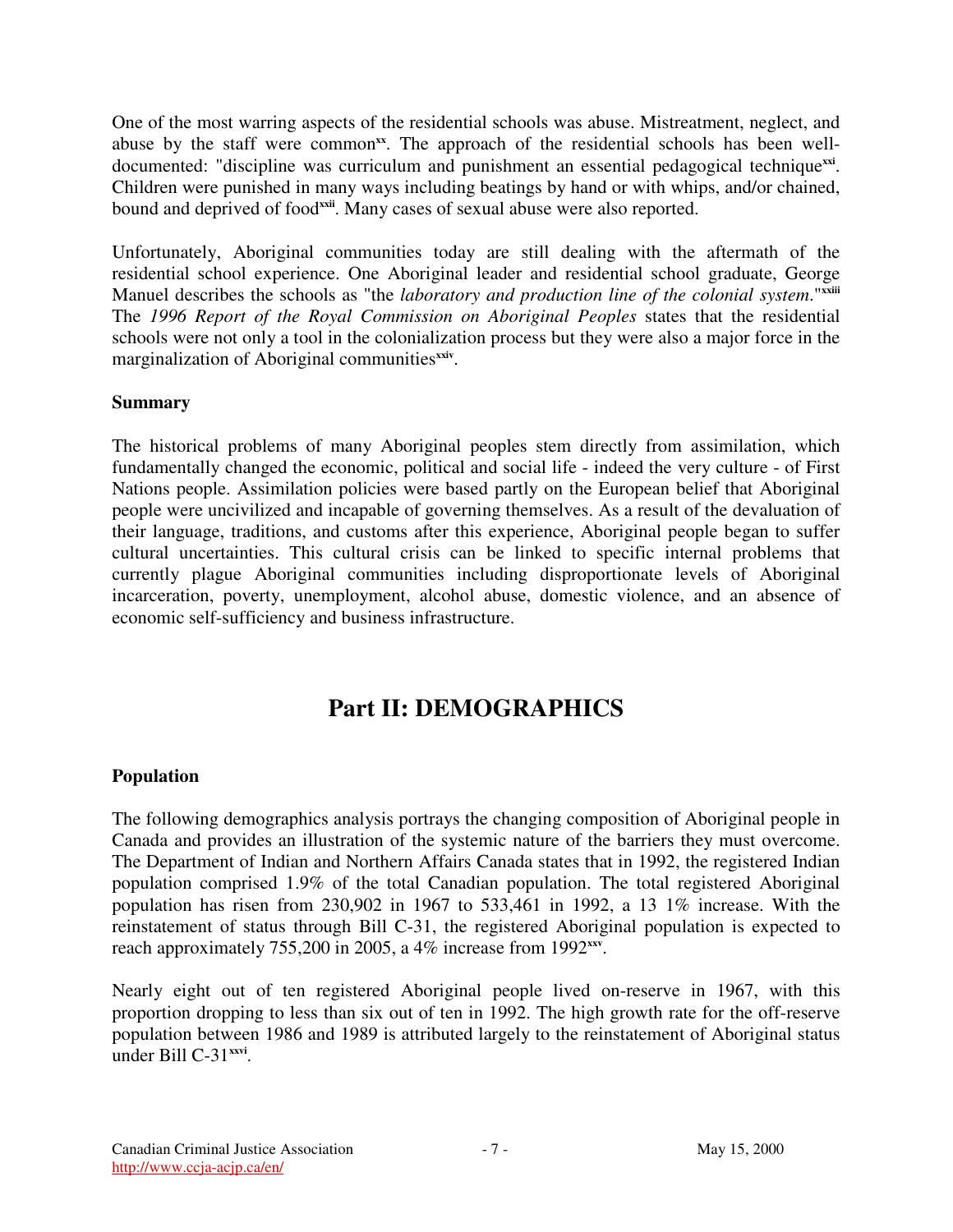There is considerable diversity within the First Nations population in terms of history, language, and culture. There are eleven major linguistic groups and more than fifty languages are spoken<sup>xxvii</sup>. In 1991, the Aboriginal Peoples Survey reported that, for the population aged 15 and over reporting Aboriginal identity in Canada, 139,375 reported speaking an Aboriginal language.

The Aboriginal population does not form a homogeneous group culturally, geographically or by way of status. According to the 1982 Constitution Act , Aboriginal peoples includes the Indian, Inuit and Métis peoples. Statistics Canada's 1996 Census reported that Aboriginal peoples constitute 2.8 percent of Canada's population. Of that 69 percent are self-identified Indians, 26 percent are Métis and 5 percent are Inuitxxviii.

## **Birth Rate**

The Aboriginal population in Canada is growing more rapidly than the non-Aboriginal population. The average number of children born to Canadian women overall is about 1.7; the fertility rate for registered Aboriginal women is approximately 2.9 children. By the year 2005, the registered Aboriginal population is projected to increase to 755,200, a 42% growth from 1992<sup>xxix</sup>. This represents a projected growth rate almost 50% greater than the non-Aboriginal population during the same time period.

## **Life Expectancy**

The life expectancy of Aboriginal men is roughly 7 years shorter than that of the average non-- Aboriginal Canadian male. The life expectancy of Aboriginal women is approximately 6.5 years lower than that of the average non-Aboriginal Canadian female. Inuit have the lowest life expectancy of all Aboriginal peoples, followed by those living on-reserve<sup>xxx</sup>.

*Life expectancy at birth (1991) xxxi*

|                | Male | Female |
|----------------|------|--------|
| Non-Aboriginal | 74.6 | 80.9   |
| Aboriginal     | 67.9 | 75     |

*Infant mortality rate (per 1000 births) xxxii*

| <b>Status Indians</b> | 17 (1986) |
|-----------------------|-----------|
| Inuit (NWT)           | 28 (1986) |
| All Canadians         | 8 (1986)  |

Life expectancy for Aboriginal people is increasing and is expected to continue to grow. From 1975 until the year 2015, it is expected to increase by approximately 14 years for both sexes. Between 1960 and 1990, infant mortality rates for the registered Indian population dropped from 82 to approximately 10 infant deaths per 1,000 live births. In 1991, the rate increased to almost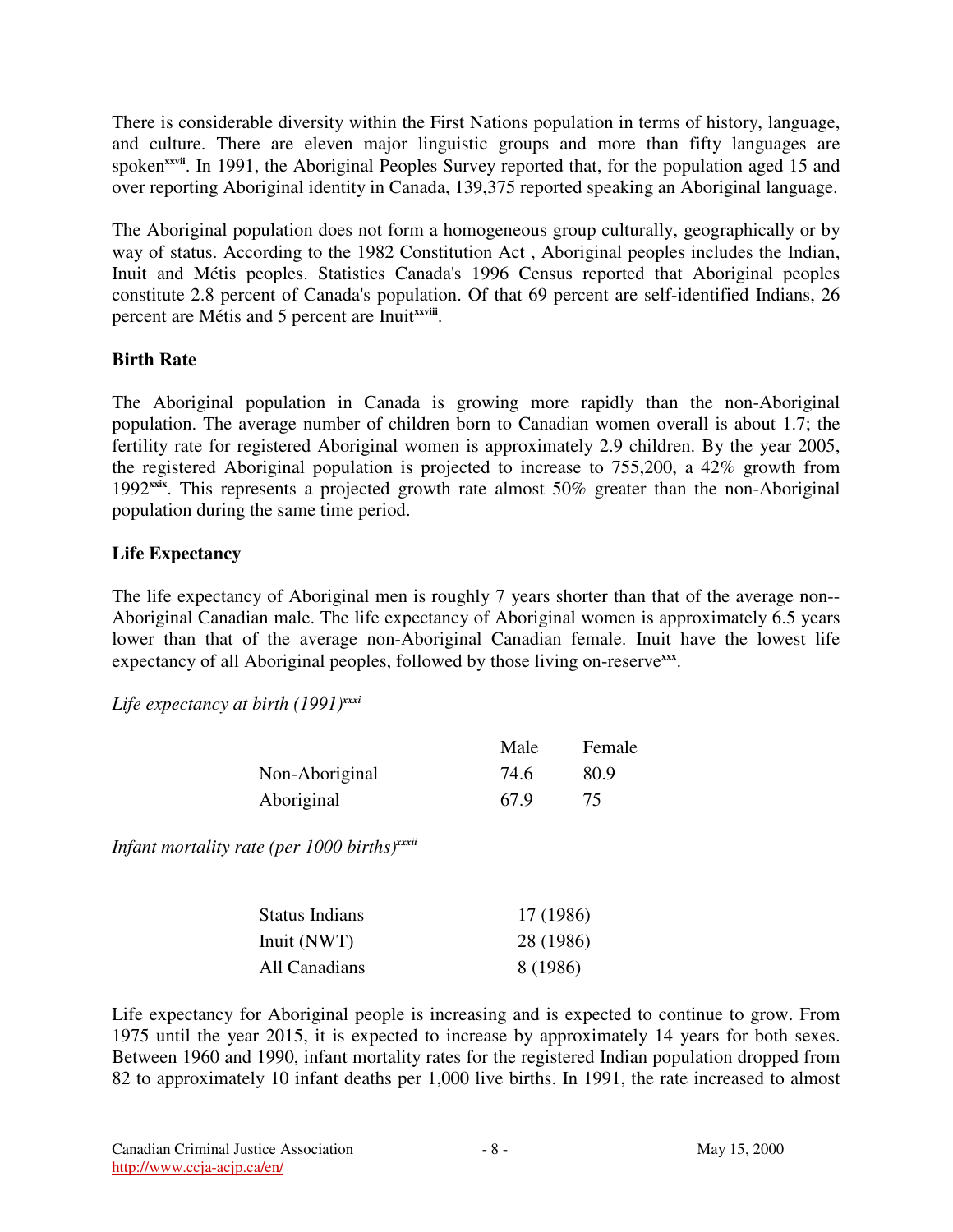12 infant deaths per 1,000 births. This rate may present an actual increase, or may simply reflect improvements in data-collection procedures in 1991<sup>xxxiii</sup>.

#### **Suicide**

Suicide is two to three times more common among Aboriginal people than non-Aboriginal. It is also five to six times more prevalent among Aboriginal youth than non-Aboriginal youth<sup>xxxiv</sup>.

*Suicide (per 100,000 population)* **xxxv**

| <b>Status Indians</b> | 34 (1986) |
|-----------------------|-----------|
| Inuit (NWT)           | 54 (1986) |
| All Canadians         | 15 (1986) |

In First Nations communities today, suicide is more common among the young and usually results from feelings of hopelessness and despair<sup>xxxvi</sup>.

#### **Incarceration**

Prior to the Second World War, Aboriginal prison populations were proportionate to their numbers in the Canadian population. Since that time, Aboriginal representation within the judicial system has increased and continues to grow.

Statistics indicate that Aboriginal offenders represented 11.9 % of the male and 16.7% of the female offender population in Canada in 1992-93 (11.9 % males and 16.7% females). This is considered to be an underestimate of the true number of Aboriginal offenders incarcerated in federal and provincial institutions because some inmates do not identify themselves as such upon entry into a correctional facility. Thus, many criminal justice experts suggest that the true number of Aboriginal people incarcerated in federal and provincial institutions may be higher.

The federal offender population in 1997, including those in the community, totalled about 23,200. Of this total, about 2900 or 12% were Aboriginal offenders. In comparison, Aboriginal people comprise about 3% of Canada's population<sup>xxxvii</sup>. In 1997, the highest percentage of federal Aboriginal offenders by region was in the Prairie region (Alberta, Saskatchewan, Manitoba and the Northwest Territories), where 64% of the total federal Aboriginal offender population was either incarcerated or on some form of conditional release. The Pacific region (British Columbia and the Yukon) was next, with 17.5% of the federal Aboriginal offender population. By contrast, only 4% were in the Atlantic region<sup>xxxviii</sup>.

Aboriginal offenders are more likely to serve their sentence in institutions than in the community. Almost three-quarters (73%-1997) of Aboriginal offenders were incarcerated compared to 61% of non-Aboriginal offenders. While 31% of non-Aboriginal offenders were on some form of conditional release only 21% of the Aboriginal population were in the community<sup>xxxix</sup>.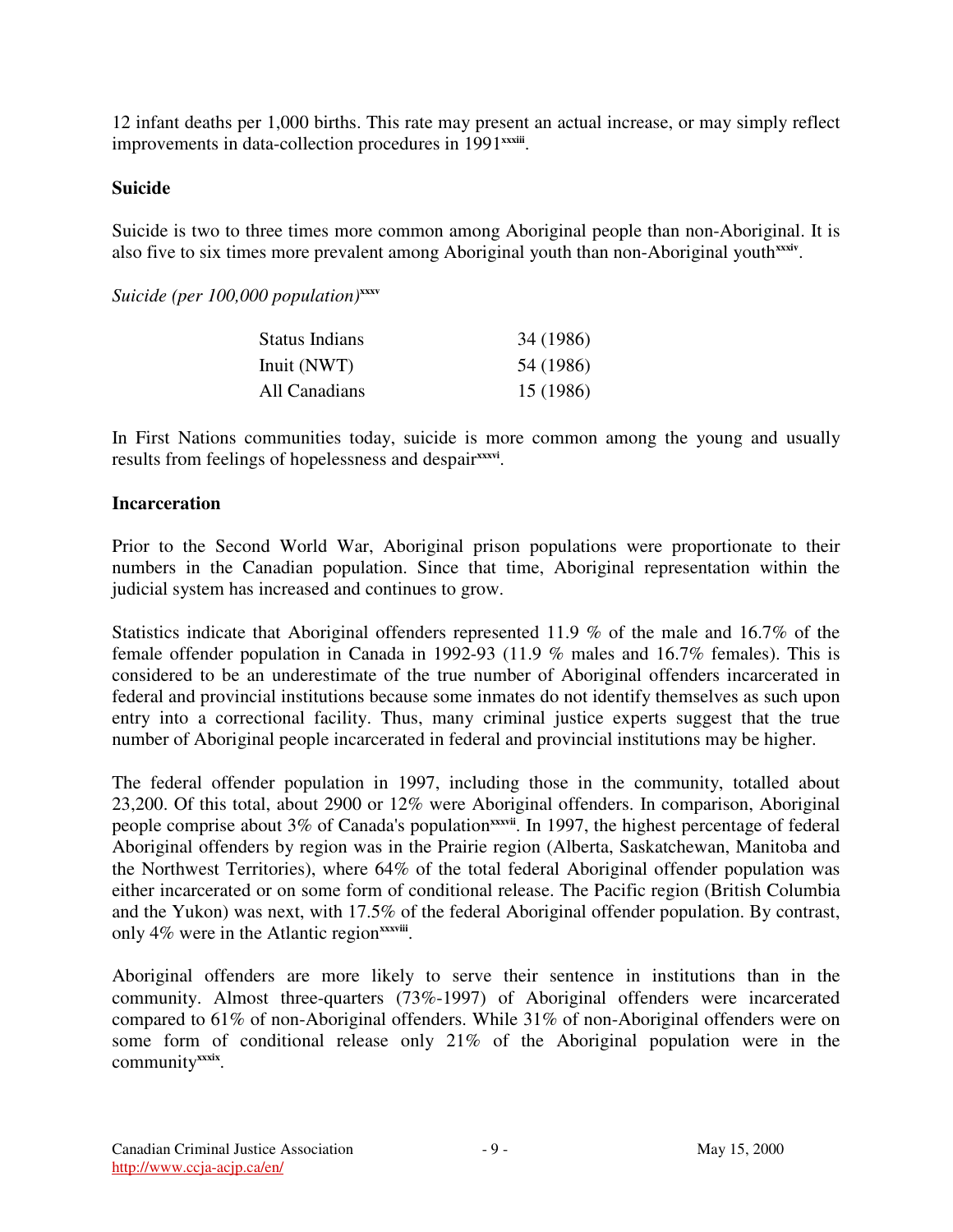Further, Aboriginal correctional staff make up only 1.7% of all Correctional Service of Canada personnel, and are also poorly represented in the provincial system, resulting in an Aboriginal staff-to-inmate ratio too low to offer adequate programs for First Nations offenders. They are also underrepresented in management and senior policy and decision making positions.

#### **Summary**

The Aboriginal population is growing at a much faster rate than that of the Canadian population, but still has a lower life expectancy than the Canadian average. Aboriginal people also have much higher rates of suicide than the Canadian average and are incarcerated, usually for crimes related to social disorder rather than profit, at a disproportionately higher rate than other Canadians.

The situation demonstrates the inequalities in Aboriginal offender programs and services and points out clearly the need for alternative forms of incarceration, restorative justice programs, staff training and sensitivity to Aboriginal culture. The disproportionate levels of Aboriginal offenders in federal and provincial institutions can in part be attributed to the poor economic base of Aboriginal communities and the low number of Aboriginal people involved in correctional and judicial policy-making programs.

# **Part III: SOCIAL, ECONOMICAL AND POLITICAL FACTORS**

#### **Overview**

Increasingly, research points to a correlation between socio-economic disadvantage and involvement in the criminal justice system. A larger proportion of the Aboriginal population in Canada suffers from socio-economic imbalances in comparison to non-Aboriginal Canadians, as demographic and socio-economic data illustrate. Justice programs may not be able to solve the problems generated by underlying social conditions, but judicial programming must take into account the social context in which it functions.

#### **Poverty and Social Assistance**

The *Report of the Royal Commission* on Aboriginal Peoples states that Aboriginal people are among the poorest in Canada<sup>x</sup>. Approximately half of all Aboriginal children, whether on or offreserve, live in poverty<sup>xii</sup>. According to a 1991 census data on household incomes, more than 60% of Aboriginal households in Winnipeg, Regina, and Saskatoon were below the poverty line<sup>xlii</sup>. About 80 to 90% of female single-parent households in these cities were below the poverty line. Poverty among Aboriginal people is primarily attributable to unemployment, but it is also linked to low paying or part-time work, and continued participation in a hunting and trapping lifestyle<sup>xliii</sup>.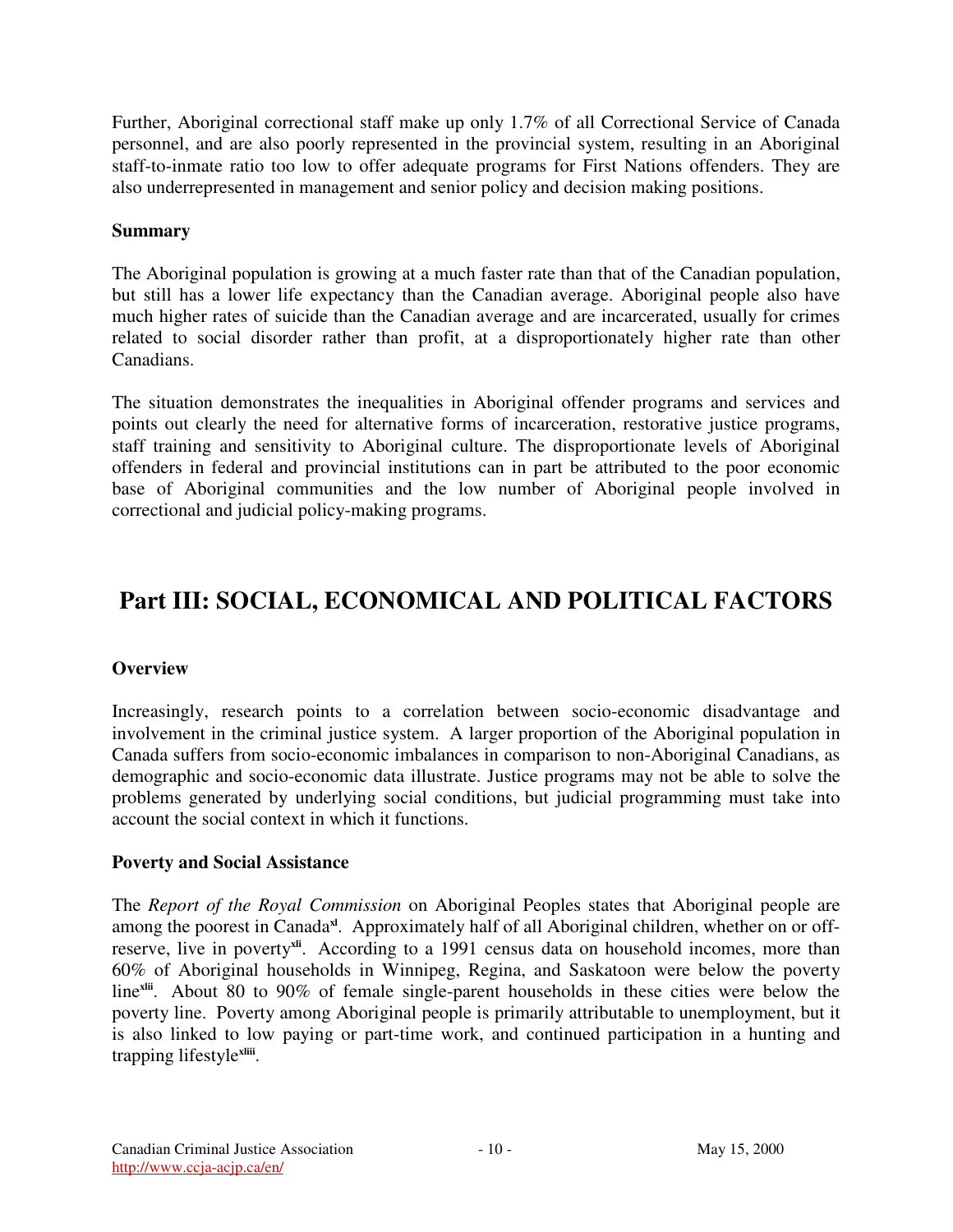In 1990, approximately 28.6% of all Aboriginal people over 15 years of age depended on social assistance for at least part of the year, compared to 8.1% of the general Canadian population. The *Royal Commission* concluded that unemployment and reliance on social assistance is very high and likely to get higher<sup>xliv</sup>. Many Aboriginal people told the *Royal Commission* that they despise their reliance on social assistance and wish to be more productive.

Aboriginal people cite certain barriers that prevent them from making the transition from dependency to self-sufficiency:

- the absence of on-reserve employment;
- an inadequate land and resource base to promote economic development;
- a lack of educational and job skills, and
- discrimination in the labour market **xlv** .

Several viable solutions directed at alleviating poverty and economic dependency among Aboriginal peoples were proposed by the Royal Commission. The recommendations included recognizing past treaties and establishing new ones designed to provide a sufficient land and resource base to promote economic development, extending Aboriginal jurisdiction over economic development, and improving education and job skills training.

#### **Education**

A significant barrier contributing to the inability of Aboriginal people to escape poverty stems from their lack of a formal education. Many Aboriginal children are confronted with unemployment and are caught up in the welfare cycle right from birth<sup>lxvi</sup>. In addition, many consider the pursuit of an education to be futile as they believe their job prospects to be extremely limited<sup>xlvii</sup>.

The experiences of Aboriginal children in the residential school system has contributed to a disenchantment with formal education opportunities. Aboriginal children were taught in a "White" educational system, which was better suited for White than Aboriginal children, and did not accommodate or acknowledge the different learning and teaching styles of Aboriginal peoples. Most First Nations children have parents who encountered negative experiences in the formal school system and it is obvious why these parents are reluctant to exert pressure on their children to travel to pursue post--secondary education<sup>xlviii</sup>. Furthermore, since the majority of Aboriginal parents and grandparents received little or no higher education, it is a large step for their children to see any value in pursuing it<sup>xlix</sup>. Those First Nations children from remote communities who do wish to attend high school must often go off-reserve, leaving behind their families and support network. Thereafter, it is difficult for some to return home and bridge their two worlds.

Statistics provide some idea of changing educational levels among First Nations peoples. The percentage of school-age children on-reserve enrolled in kindergarten, elementary and secondary schools has increased from 72% in 1960/61 to nearly 97% in 1992/93. This enrolment increase is due in large part to the decrease in the number of student dropouts. The percentage of First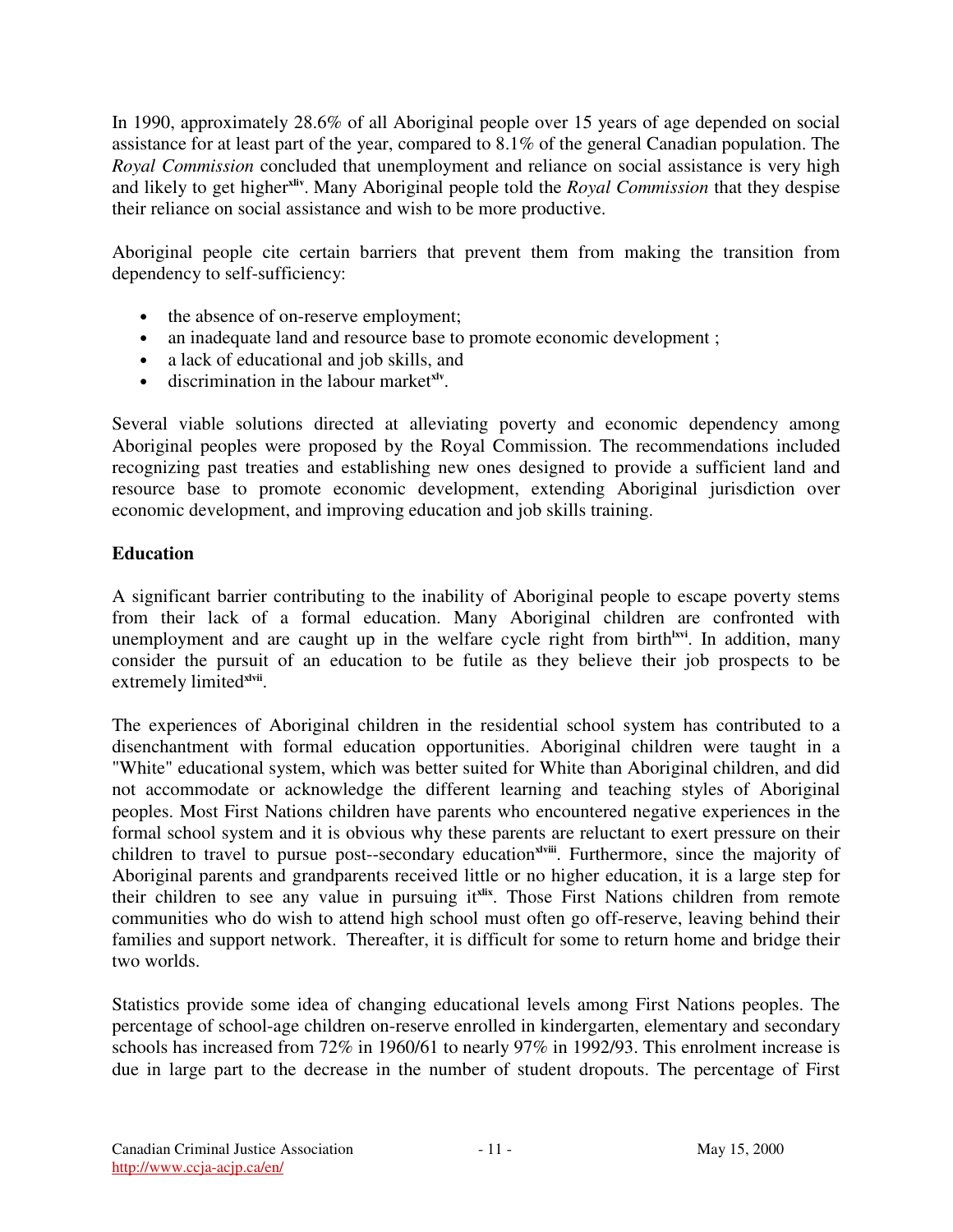Nations children who remain in school until grade XII has also increased from about 3% in 1960-61, to more than half in 1992/93.

Compared to the 17% of non-Aboriginal Canadians who did not attend high school, the statistics on Aboriginal people in 1986<sup>1</sup> were as follows (percentage of the population 15 years and over):

| Status Indians (on-reserve)  | 45 %    |
|------------------------------|---------|
| Status Indians (off-reserve) | $24\%$  |
| Inuit                        | 53 $\%$ |
| Métis                        | 35 %    |

The number of registered Aboriginal individuals enrolled in university increased from 60 in 1960/61 to 5,800 in 1985/86. Between 1985/86 and 1992/93, this population increased nearly four times to 21,566 students. However, while the rate of students attending post-secondary education continues to rise, the participation rate of registered Aboriginal student aged 17 to 34 remain below the non-Aboriginal average for the same age group<sup>ii</sup>.

The number of band-operated schools has also increased from 53 in 1975/6 to 353 in 1992/93. The proportion of children enrolled in band-operated elementary secondary schools is increasing (from 4% in 1975/6 to 49% in 1992/93), while the proportion enrolled in federal and other schools is declining (a drop from 41  $\%$  in 1975/6 to 5 $\%$  in 1992/93). (It is noted that many of the band schools are now providing indigenous language classes).

Not only do barriers to education make it difficult for individuals to escape the "welfare cycle", they also impede economic development in Aboriginal communities. Many do not have the knowledge base or expertise to develop effective strategic plans for the economic development of Aboriginal communities<sup>iii</sup>.

#### **Unemployment**

A high proportion of Aboriginal people are presently absent from the labour force. In 1986, approximately 57% of on-reserve First Nations and 46% of registered off-reserve First Nations people were not in the labour force, compared to roughly 12% for Canada generally. These differences may be related to lower education and literacy levels among Aboriginal populations. However, the low level of reported employment may be due in part to many Aboriginal people and others not identifying traditional Aboriginal activities, such as hunting, trapping and fishing, as work. Thus, potentially large numbers of Aboriginal people may have been omitted from the occupational categories in the census collections. Fishing, trapping, forestry and other related primary occupations are twice as common among Aboriginal communities compared to the rest of the Canadian population.

# **Lack of Capital**

The economic development of Aboriginal communities has been restricted by their difficulty in raising the capital required to establish business ventures<sup>liif</sup>, and Indian Act restrictions with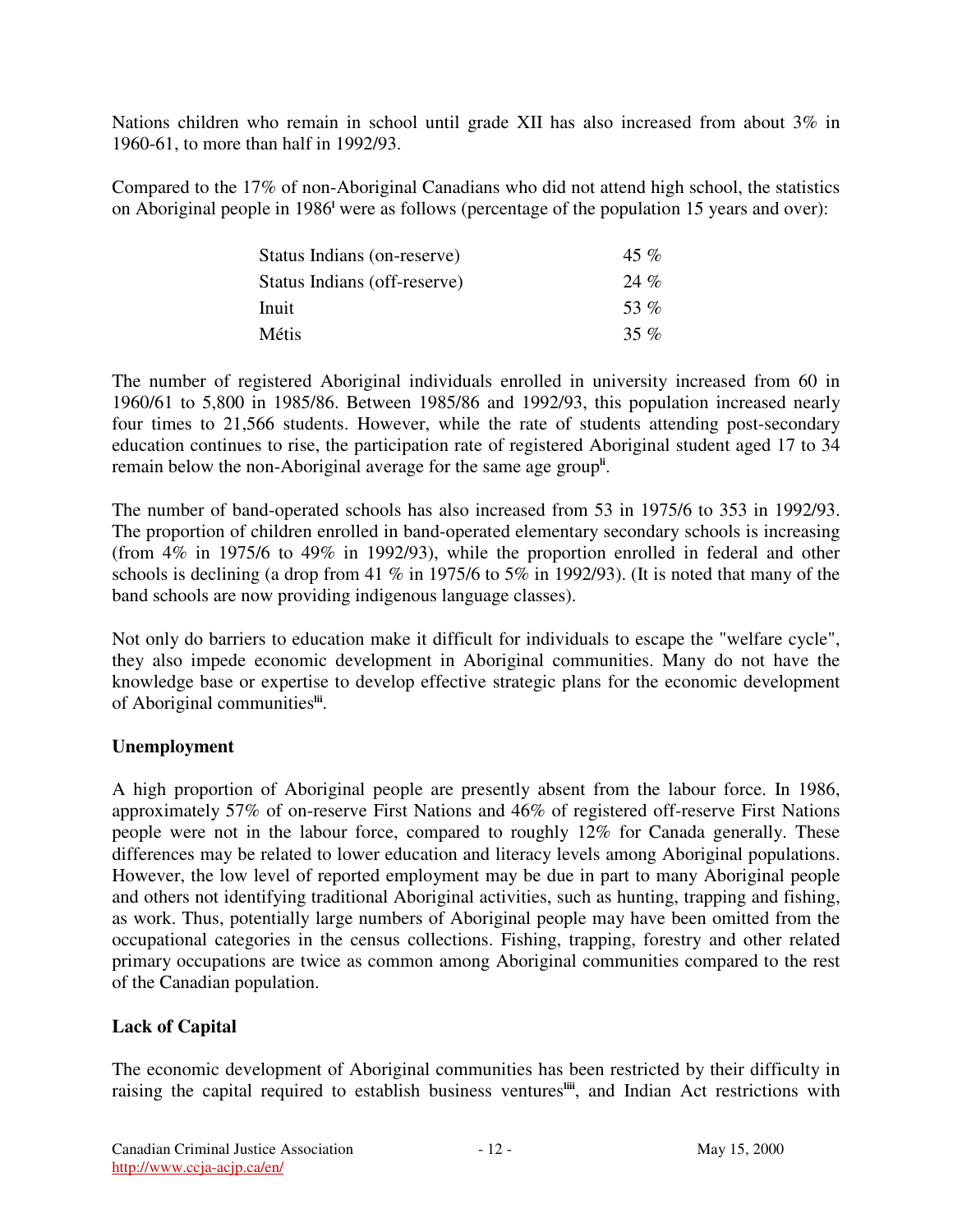respect to bank loans and securities. On an individual basis, prejudice and discrimination prevent many Aboriginal people from obtaining the financial resources necessary to support a new business<sup>liv</sup>.

Federal government policy related to Aboriginal capital is questionable. Although the federal government holds Aboriginal capital for both welfare and development initiatives, accumulated finances enter what is known as the "trust fund" and are invested in government bonds. This money, which is kept out of Aboriginal control, is reputed to be valued at well over \$100 million annually, and is held while many First Nations business ventures do not receive the necessary financial support<sup>ly</sup>. Aboriginal groups or individuals requesting money from the Department of Indian Affairs and Northern Development are regularly turned down. Each request must go through a series of bureaucratic procedures and be approved by the federal government, generally taking between one and five years for a grant to be accepted or rejected<sup>lvi</sup>.

#### **Insufficient Business Infrastructure**

Numerous detrimental consequences result from inadequate access to business capital for Aboriginal communities. First Nations communities have been unable to develop the business infrastructure required to accommodate the purchasing needs of their populations. Therefore, when a band does manage to increase its per capita income, the money is not re-invested in the reserve or the band<sup>lvii</sup>. Residents of reserves with money to spend often do so outside the community, since there are so few businesses owned and operated by Aboriginal interests<sup>lviii</sup>. Even when money is spent on-reserve, the community may still not benefit. Of the few onreserve businesses, many are owned by outside groups<sup>lix</sup>.

In addition to the problems associated with inadequate access to financial provisions, the development of business infrastructure is also impaired by the quality of the land on reserves. With the exception of a small number of resource abundant reserves, most are rural and have a limited primary production capacity<sup>lx</sup>. The majority barely provide any potential for agriculture, forestry, and trapping<sup>lxi</sup>. Less than 10 percent of all arable Aboriginal land of fair to good quality is under cultivation and, under current conditions, well over 300 additional farms could be operating. Although First Nations lands contain over 11,000 square kilometres of forests and commercial yield potential, only a small amount is presently being harvested<sup>lxii</sup>. Thus, a large proportion of the Aboriginal communities' limited existing potential for agricultural and forestry development is not utilized.

# **Land Claims**

Despite historical evidence of unfair practices in obtaining land from Aboriginal people, Canadian governments have been reluctant to resolve land claims disputes. Legal and political barriers have prevented Aboriginal bands from proceeding with many land claims, discouraging economic development within their communities. Because of the structure of the governing bureaucracy and legislation, these claims were either suppressed or simply not defined as bona fide claims<sup>lxiii</sup>. In fact, until the passage of the Indian Act in 1951, Aboriginal communities required the federal government's approval before they could launch proceedings against the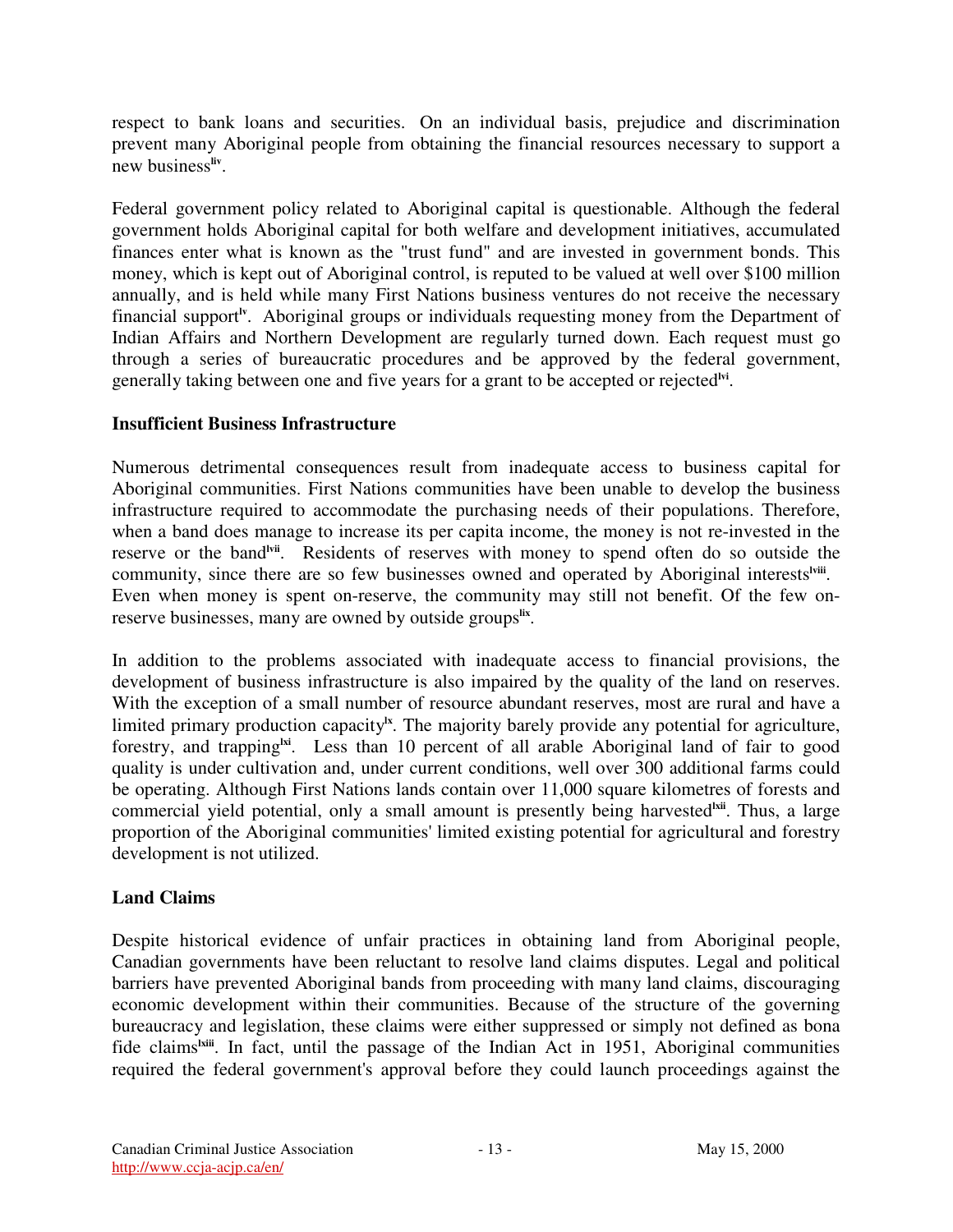government<sup>lxiv</sup>. In addition, the government prohibited the use of "Indian money" to support a lawyer to pursue a claim**lxv** .

Land claims are further hampered by the fact that the federal government refuses to discuss any claims they feel are inadequately researched<sup>lavi</sup>. The cost of carrying out such research and any subsequent extended legal battle with the federal government can cripple a band financially. Although the federal government is responsible for providing Aboriginal bands with access to legal services in a claims dispute, these communities are responsible for making payments (including interest) on loans from the Crown, which ironically, are incurred to pursue these claims in the first place<sup>lxvii</sup>. The federal government, given its comparatively unlimited access to financial resources, can "drag on" the claims process through appeals, thus reducing the potential for Aboriginal success in a land claim dispute.

Today, many comprehensive claims, and even larger specific claims, have been resolved through negotiation in order to minimize potential losses through the courts<sup>tiviii</sup>. In view of the negotiation mechanism, many Aboriginal leaders still regard the process as biased in favour of the federal government. As a result of the disparity in the bargaining power of the two sides, negotiations shift toward compromises by First Nations bands.

## **Housing and Living Conditions**

An important indicator of the quality of living conditions is the proportion of a population living in crowded dwellings. The size of the average Aboriginal family tends to be larger than that of an average non-Aboriginal family. Accommodations on-reserve are 16 times more likely than other Canadian homes to have more than one person per room. Off-reserve Aboriginal dwellings are 6 times more likely than other Canadian dwellings to be crowded<sup>hix</sup>.

In addition to inadequate housing, poor living conditions create additional problems. Testimony and briefs submitted to the *Royal Commission* gave evidence that living conditions, with respect to water, sanitation and housing conditions in many Aboriginal communities, is comparable to developing countries<sup>lxx</sup>. Sydney J. McKay of the Manitoba Métis Federation told the *Royal Commission* that "the only facilities that seem to have the running water in northern communities are the stores, [and) of course the Royal Canadian Mounted Police, fire halls, nursing stations, and teachers residences<sup>lxxi</sup>.

Poor living conditions, lack of clean water and safe waste disposal can lead to higher rates of sickness and possibly death. *The Royal Commission Report* states that poor housing has been linked to infectious diseases, and non-infectious respiratory diseases such as asthma. Overcrowding is a crucial factor in the spread of infectious diseases **lxxii** . *The Royal Commission Report* also notes that water, sanitation and housing conditions affect mental and spiritual health. Overcrowding contributes to mental illness, especially where domestic violence is concerned<sup>lxxiii</sup>.

# **Alcohol Abuse**

Of all addictive substances, alcohol poses the greatest threat to Aboriginal people and their communities. According to the Canadian Centre of Substance Abuse (CCSA), one in five people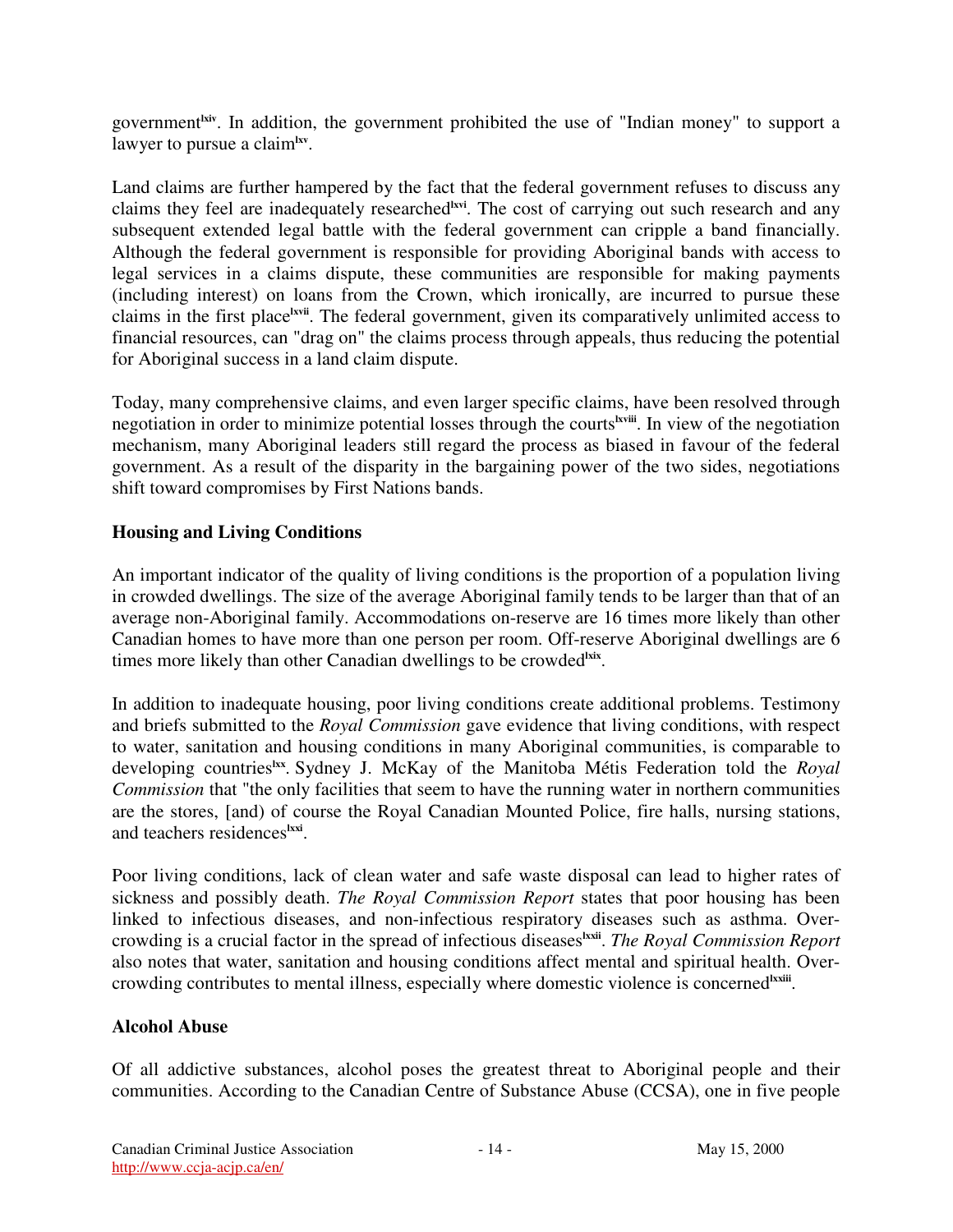admitted to hospitals for alcohol-related illnesses are Aboriginal. The CCSA also reports that alcohol psychosis found in Aboriginal communities is four times the national average.

Alcohol abuse is associated with unemployment, family violence, criminal behaviour, suicides, accidents and the general inability to succeed<sup>lxxiv</sup>. Alcohol abuse is considered one of the single largest contributors to the disproportionate levels of First Nations offenders within the criminal justice system. A recent report on conditions in four northern Ontario Aboriginal communities found that approximately 80 percent of a criminal offences involved alcohol or solvent abuse on the part of the accused **lxxv** .

Aboriginal addiction has been described as: "part of a circle of oppression, despair, violence and self--destructive behaviour that must be addressed as a whole."<sup>Ixxvi</sup> According to the *Royal Commission*, the most successful alcohol treatment programs are those that follow a model of holistic treatment, taking all of these factors into consideration when treating alcohol abuse, including loss of self-esteem and cultural identity<sup>lxxvii</sup>.

## **Solvent Abuse**

Solvent abuse also poses a threat to Aboriginal communities, particularly Aboriginal youth and children. In the *First Nations and Inuit Community Solvent Abuse Survey and Study*, almost half (48.81%) of the Aboriginal communities that responded recognized solvent abuse as a problem affecting the entire community<sup>lxxvii</sup>. Solvent abuse is more common in northern and remote communities where social and economic structures may not be as strong<sup>lixix</sup>, The Study also discovered respondents began using solvents at a very young age with half abusing them between the ages of 4 and 11. Unfortunately, the age of first use is becoming younger<sup>lxxx</sup>.

Aboriginal peoples identified these conditions as contributing to solvent abuse<sup>lxxxi</sup>:

- loss or absence of cultural identity;
- absence of family and/or community support;
- lack of awareness of the effects of solvent abuse;
- lack of spiritual guidance, and
- presence of other forms of abuse, such as sexual, physical, verbal or mental.

Solvents are attractive to adolescents for a variety of reasons. They are legal, inexpensive, often more accessible than drugs or alcohol, and have almost immediate effects (rapid mood elevation can occur within 15-45 seconds). Solvent users can also display a variety of other symptoms such as bluffed vision, nausea, and slurred speech with chronic abuse potentially resulting in brain damage, paranoid psychosis, and heart failure.

#### **Domestic Breakdown**

The percentage of single parent families among Aboriginal people is about twice the overall Canadian figure. Approximately five times more single-parent families are headed by women than men<sup>lxxxii</sup>.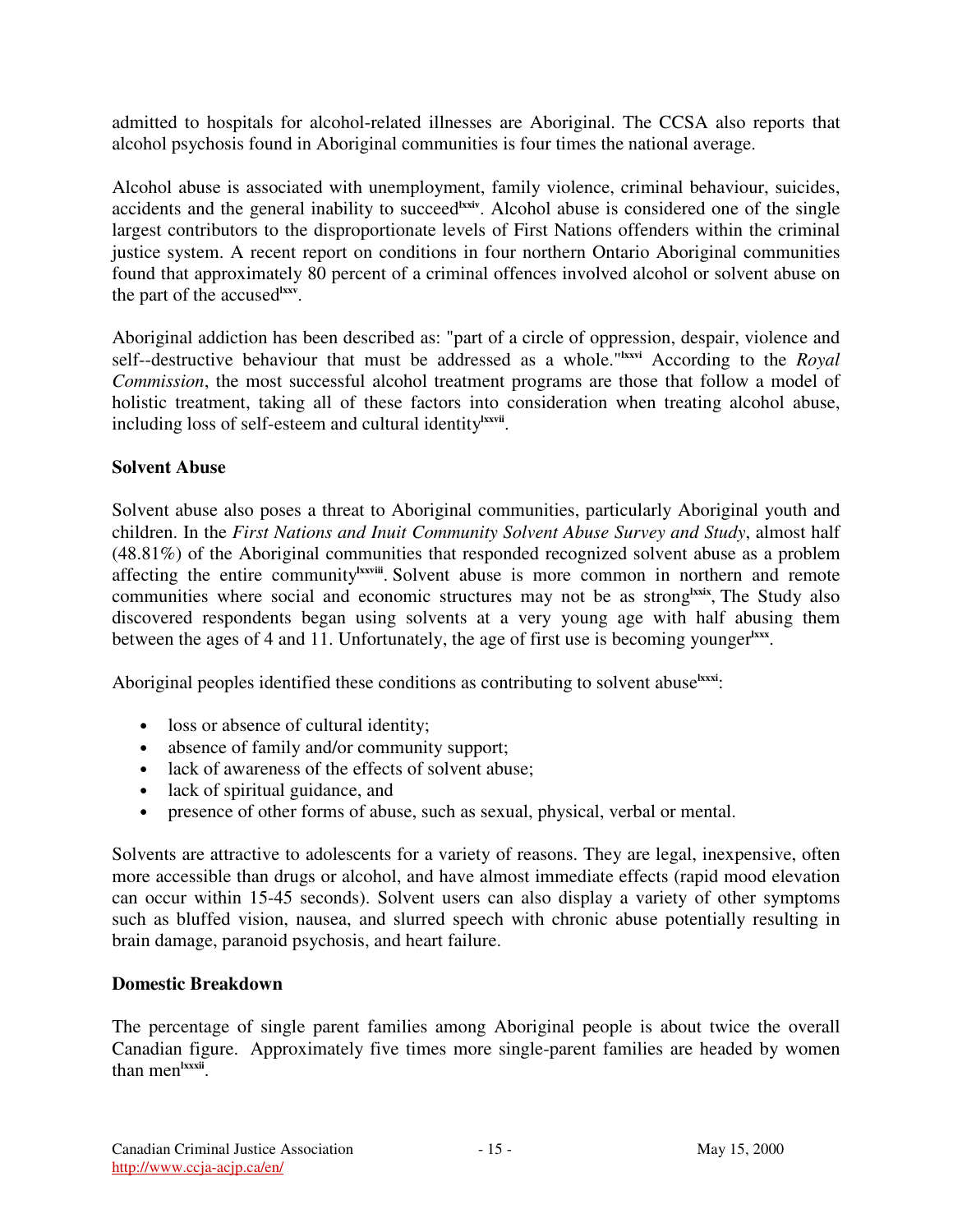| off-reserve | $(30\% \text{ of all families})$ |
|-------------|----------------------------------|
| on-reserve  | $(24\% \text{ of all families})$ |

#### **Domestic Violence**

Domestic violence can include physical violence, sexual, psychological, and economic abuse (where women and the elderly are dominated by another family member who controls their finances). A Statistics Canada (1993) survey found that 5 1 % of Canadian women have been physically or sexually abused at least once by the age of 16, and 25% of married women have been physically or sexually abused by their spouses<sup>lxxxii</sup>. In contrast, a study conducted by the Ontario Native Women's Association reported that 80% of Aboriginal women were victims of violence. Of this total, 87% had been abused physically and 57% had been sexually abused<sup>1xxxiv</sup>. In addition, death caused by a violent act occurs three times more frequently within Aboriginal than non-Aboriginal communities with this rate even higher among the Inuit<sup>hxxx</sup>.

Sharon Caudron, Program Director for the Women's Resource Centre of Hay River in the Northwest Territories, described the price that children pay when domestic violence occurs - "The cost to our children is hidden in their inability to be attentive in school, in feelings of insecurity and low-esteem and in acting out behaviour which may manifest itself in many ways, such as vandalism, self-abuse, bullying; and often the children suffer in silence."<sup>Ixxxvi</sup>

The *Royal Commission* pointed out ways that Aboriginal domestic violence is distinct from non-Aboriginal:

- Aboriginal domestic violence does not rest within the boundaries of the family unit but permeates the whole community;
- dysfunctional family relations can be traced back to deliberate intervention on the part of the Crown to disrupt the First Nations family, and
- devaluing of Aboriginal traditions and language destroys cultural pride and identity and sets the stage for violence within Aboriginal communities<sup>lxxxvii</sup>.

#### **Suicide**

Suicide is a significant concern in many Aboriginal communities, is two to three times more common among Aboriginal peoples and is also five to six times more prevalent among Aboriginal youth than non-Aboriginal youth<sup>lxxxviii</sup>.

According to Aboriginal tradition, suicide was rare in Pre-colonialism times because it was viewed as unacceptable. Those who did commit suicide were generally the sick or elderly who felt they could no longer contribute to their community and their deaths were perceived as acts of self-sacrifice. In First Nations communities today, suicide is more common among the young and usually results from feelings of hopelessness and despairkxxix.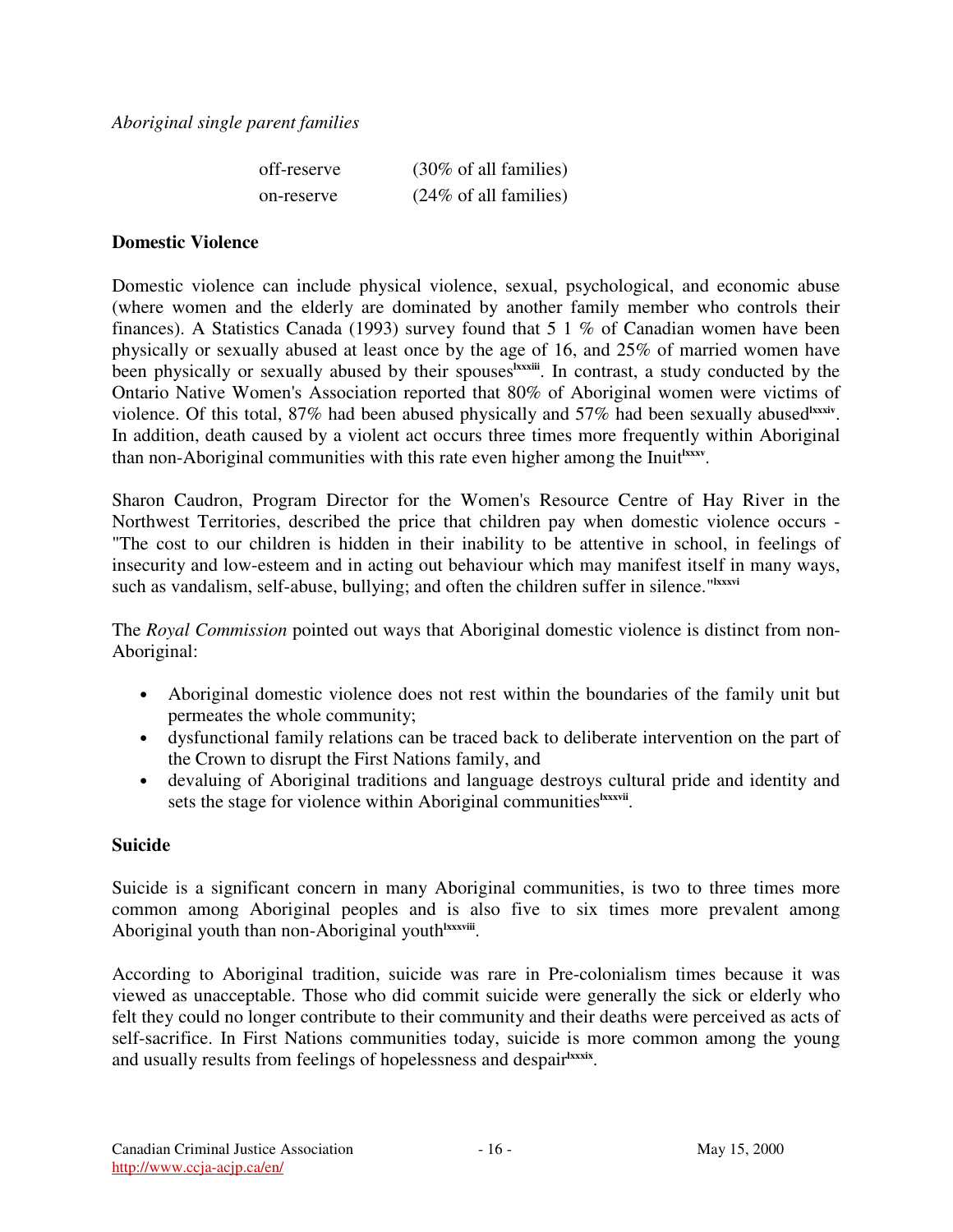The following factors are often linked to suicide<sup>xc</sup>:

- continuous family disruptions and instability
- family history of mental health problems
- alcohol and/or drug abuse
- physical and/or sexual abuse, and
- extended periods of grief

#### **Self-government**

Self-government initiatives reflect an attempt on the part of Aboriginal communities to regain the power to determine their own futures. Autonomy objectives vary among First Nations communities, requiring Canadian governments to provide a flexible framework to accommodate responses to diverse Aboriginal demands and interests. Self-government entails empowering Aboriginal peoples with control over their culture, language, heritage and recognizing them as distinct peoples. The federal government supports "community self-government," which provides band councils with more autonomy. The provincial and federal governments must make negotiating self-government and land claims with Aboriginal groups a priority.

It has become increasingly clear to Aboriginal people that the Canadian criminal justice system is not addressing their needs at a satisfactory pace, including their demands for more control and authority in resolving criminal disputes within their communities. Self-government would return control of Aboriginal communities back to Aboriginal authorities to decide upon appropriate judicial decisions. The fight to self-government includes the right to a separate Aboriginal justice system based upon Aboriginal values, philosophies, customs, and traditions. The issues of crime, punishment, and judicial policy, invariably debated in non--Aboriginal communities, needs to be examined in Aboriginal communities, as they decide for themselves what is best for their community and those harmed by crime. An independent Aboriginal justice system should incorporate the values, philosophies, activities and practices of Aboriginal communities and ensure the delivery of culturally relevant programs and services including certain justice, law enforcement and correctional programs.

#### **Summary**

The social and economic conditions outlined in this section attempt to illustrate a correlation between these factors and Aboriginal criminal conduct. Poverty, inadequate educational opportunities, unemployment, poor living conditions, alcohol abuse and domestic violence, among other factors, all contribute to constrain cultural identity and promote feelings of hopelessness and despair. It is clear that the Canadian criminal justice system presently is not meeting the needs of Aboriginal peoples. It is acknowledged that simply establishing First Nations self government will not fully resolve all Aboriginal judicial problems but this change in policy should be regarded as a very positive step.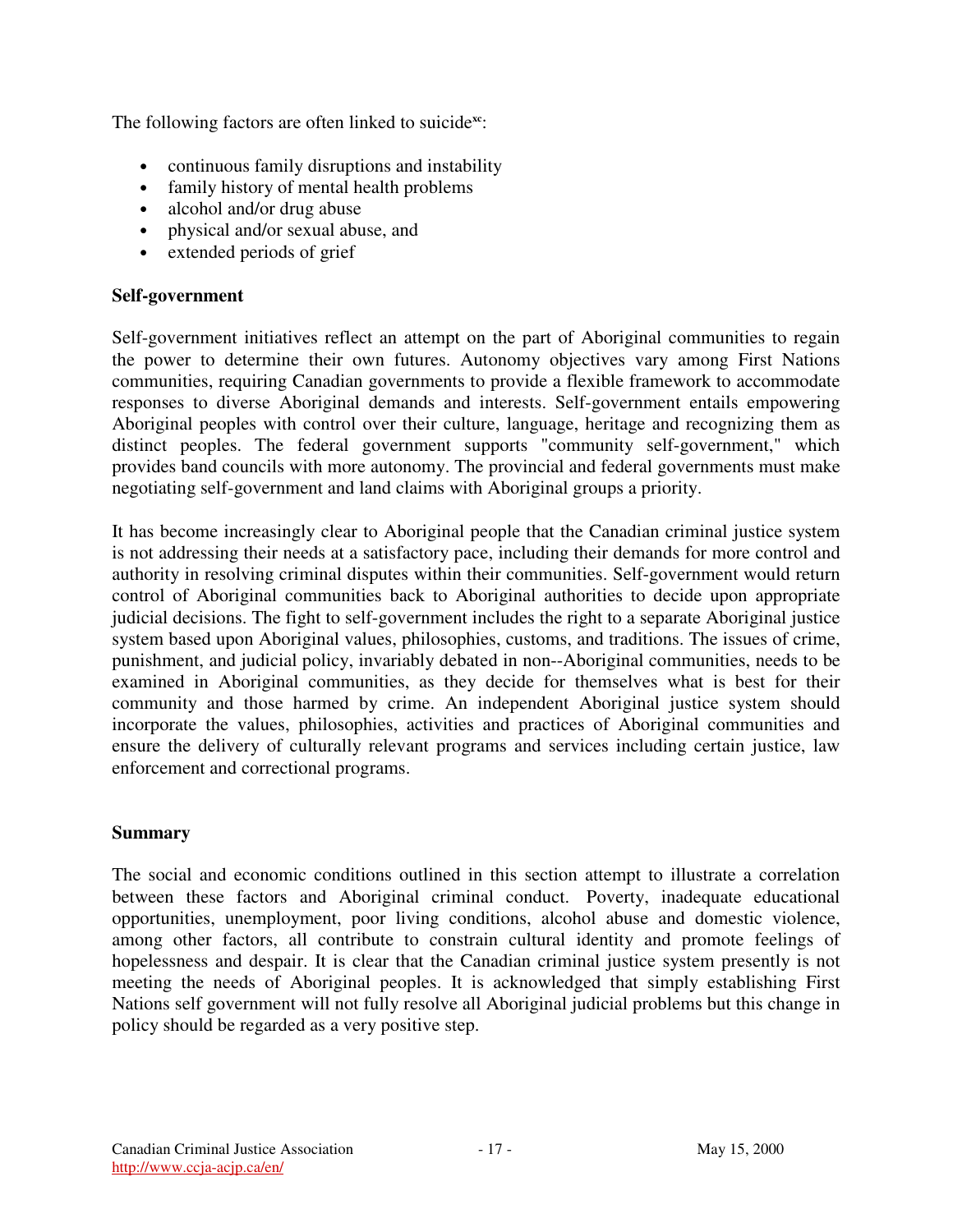# **Part IV: ABORIGINAL PEOPLE AND THE JUSTICE SYSTEM**

## **Overview**

Over the past thirty years, there have been numerous studies, reports and justice inquiries across the country, and a growing body of statistical information, that confirm that Aboriginal peoples experience disproportionately high rates of crime and victimization, are over-represented in the court and the correctional system, and further, feel a deep alienation from a justice system that is to them foreign and inaccessible, and reflects both overt and systemic racism. And the costs, in both human and fiscal terms, are seen to be not only exhorbitant, but also spiraling.

Through persistent dialogue with various levels of government, Aboriginal communities across Canada have gradually begun to explore the possibility of administering various components of the criminal justice system. This has been a slow process, with the greatest strides achieved over the past two decades. Unfortunately, many problems still exist within the current relationship between Aboriginal offenders and the judicial system. Of principal concern is the disproportionate number of Aboriginal offenders in the justice system and the necessity to find methods to remedy this situation.

Aboriginal people often experience some of the following problems with respect to the criminal justice system: **xci**

- Aboriginal accused are more likely to be denied bail;
- more time is spent in pre-trial detention by Aboriginal people;
- Aboriginal accused are more likely to be charged with multiple offences, and often for crimes against the system;
- Aboriginal people are more likely not to have legal representation at court proceedings;
- Aboriginal clients, especially in northern communities where the court party flies in the day of the hearing, spend less time with their lawyers;
- as court schedules in remote areas are poorly planned, judges may have limited time to spend in the community;
- Aboriginal offenders are more than twice as likely to be incarcerated than non-Aboriginal offenders;
- Aboriginal Elders, who are also spiritual leaders, are not given the same status as prison priests and chaplains, in all institutions, and
- Aboriginal people often plead guilty because they are intimidated by the court and simply want to get the proceedings over with.<sup>xcii</sup>

Criminologists Mary Hyde and Carol LaPrairie discovered that Aboriginal crime is very +different from non-Aboriginal crime. Their study found a higher proportion of violent and social disorder offences were committed by Aboriginal than non-Aboriginal offenders. Fewer property offences and almost no crimes for profit, such as drug trafficking, fraud, and armed robberies, were committed by Aboriginal people. Petty offences constitute the majority of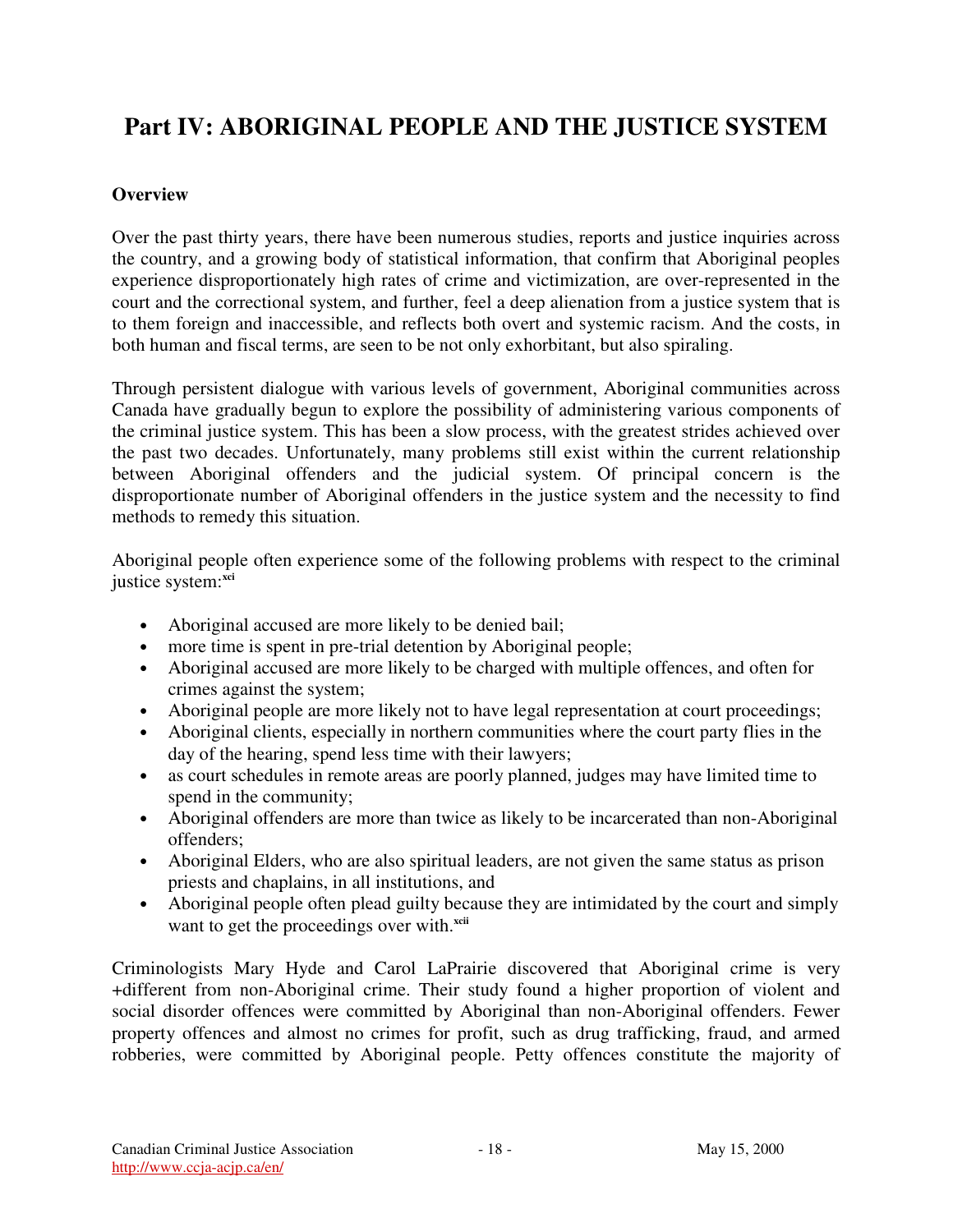Aboriginal crime and, of the violent crimes committed, a high proportion (a minimum of 41.4%) were directed against family members.<sup>xciii</sup>

A study of Aboriginal admissions to provincial correctional centres revealed that 50% of the offences committed by these offenders were alcohol-related. Only 10% of crimes committed by all Aboriginal offenders were against persons, with the majority of these being against other Aboriginal people. These trends indicate that Aboriginal offenders are incarcerated in the provincial correctional system for minor infractions and reflect social, rather than criminal, problems.

#### **Disproportionate Levels of Aboriginal Incarceration**

Canada's criminal justice system is rooted in a strong reliance on incarceration and, as a result, Canada is placed among the highest users of imprisonment in the world. Despite declining levels of most forms of crime, the Canadian public still supports incarceration and harsh punishment for criminal conduct. This emphasis on incarceration as punishment has had a detrimental effect on offenders, particularly Aboriginal offenders, on whom confinement places particularly onerous pressures, given their traditional relationships with the land.

In addition to the conditions that contribute to crime (poverty, poor education, unemployment, marginalization, substance abuse, sexual abuse and other forms of violence, dysfunctional families etc.) which are particularly prevalent in Aboriginal communities, several other factors contribute to the disproportionate levels of Aboriginal incarceration. These include limited rehabilitative options and resources, imprisonment of First Nations people for offences against the system such as fine default, fail to appear, non-compliance with restriction etc., and inadequate funding for community-based, proactive approaches to crime prevention. Further, a justice system that is not responsive to the experiences and needs of Aboriginal people also contributes to the high Aboriginal incarceration levels.

#### **Language as a Barrier in the Criminal Justice System**

During court proceedings, communication problems can result in an unfair trial for the accused Aboriginal individual. The Canadian criminal justice system conducts proceedings in English or French and this can be a barrier if the accused does not understand the charges, the plea options or the availability of counsel. The following comment was made in a survey on Aboriginal involvement with the law:

"It appears that they have little understanding of their legal rights, of court procedures, or of resources such as legal aid and most Indian people enter guilty pleas because they do not really understand the concept of legal guilt and innocence, or because they are fearful of exercising their rights. In remote areas the Aboriginal people appear confused about the functions of the court, particularly where the Royal Canadian Mounted Police officers also act as Crown prosecutors, or where the magistrates travel about in police aircraft." **xciv**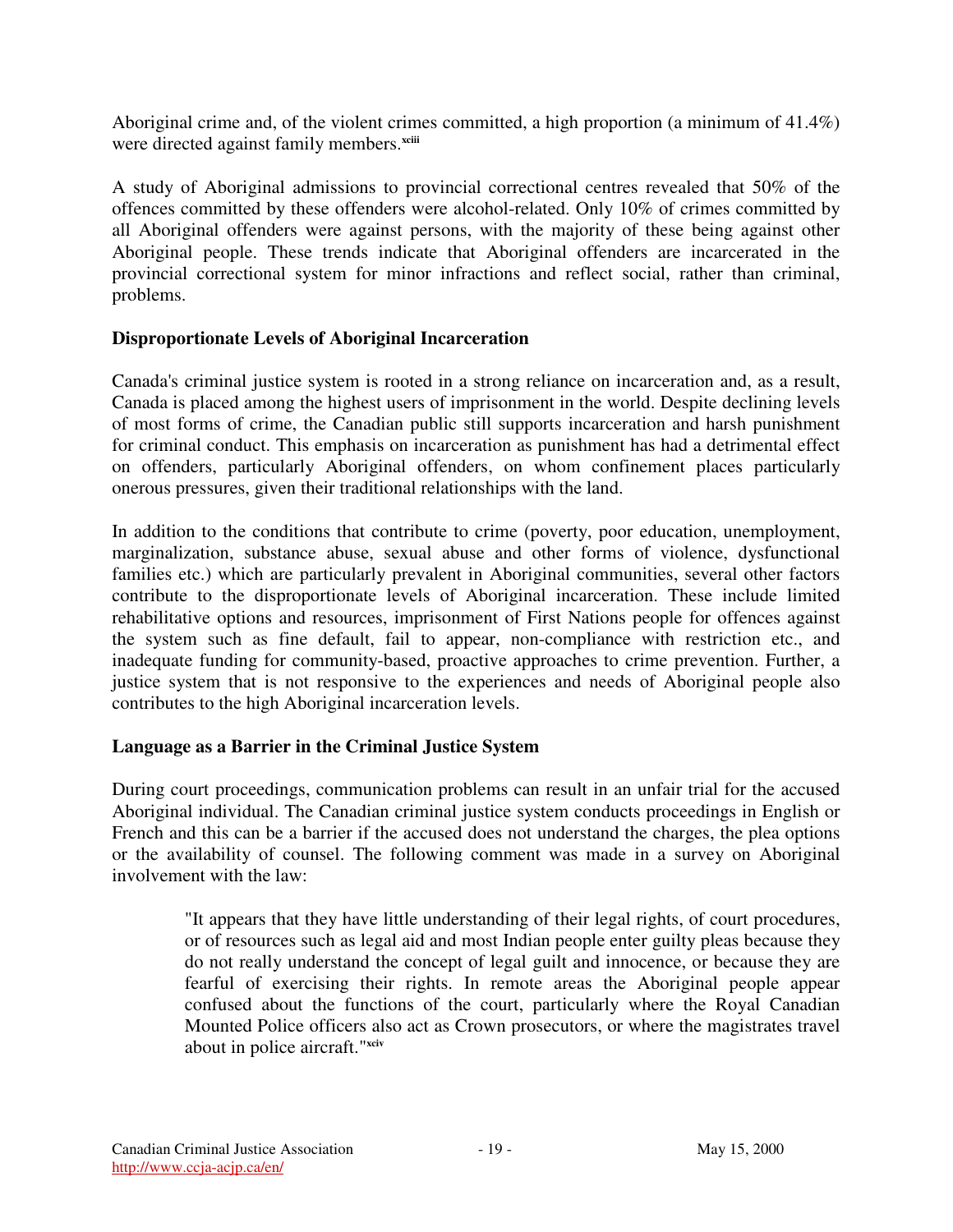Although many First Nations people today are educated in English or French speaking schools, for those who do not understand English or French, many problems can arise. The justice system does not provide pamphlets, signs or informational videos in Aboriginal languages and those who speak only Aboriginal languages are not permitted to be jurors. Translation is provided only for the accused and the court party, thus excluding other community members. Problems can also occur when the individual called upon to interpret for the Aboriginal offender is not trained for this task and has limited knowledge of legal concepts.

## **Aboriginal Values and the Justice System**

The divergence between Aboriginal and Euro-Canadian values has also contributed to the high proportion of incarcerated Aboriginal offenders. Many values common to First Nations groups are fundamentally different to the non-Aboriginal justice system.

The following are values common to many Aboriginal communities:<sup>xcv</sup>

- desire for community harmony;
- avoidance of confrontation and adversarial positions;
- preservation of relationships;
- reluctance to show emotions;
- generosity and sharing;
- respect for others and individual freedom (non-interference);
- teaching through example (non-interference and conflict avoidance values), and
- respect for life (human and otherwise).

Aboriginal peoples have traditionally used ridicule, avoidance, shaming and teasing to maintain order and community harmony. Historically, measures such as banishment and the death sentence were resorted to only where the actions of an individual had placed the survival of the community at risk.

In his article "Justice and Aboriginal People", James Dumont contrasts Aboriginal values with non-Aboriginal values: **xcvi**

| <b>Aboriginal Values</b>                                                                    | <b>Non-Aboriginal Values</b>                                        |
|---------------------------------------------------------------------------------------------|---------------------------------------------------------------------|
| Get along with group (conformity)                                                           | Get ahead, or on top of the group                                   |
| Get ahead for the group                                                                     | Get ahead for oneself                                               |
| Focuses on the present                                                                      | Focuses on the future                                               |
| Does not show fear when faced with difficult<br>situations                                  | Does not always face difficult situations with an<br>impassive face |
| Uses nature and maintains reverence for it.<br>(has respect for and a relationship with the | Uses nature for personal                                            |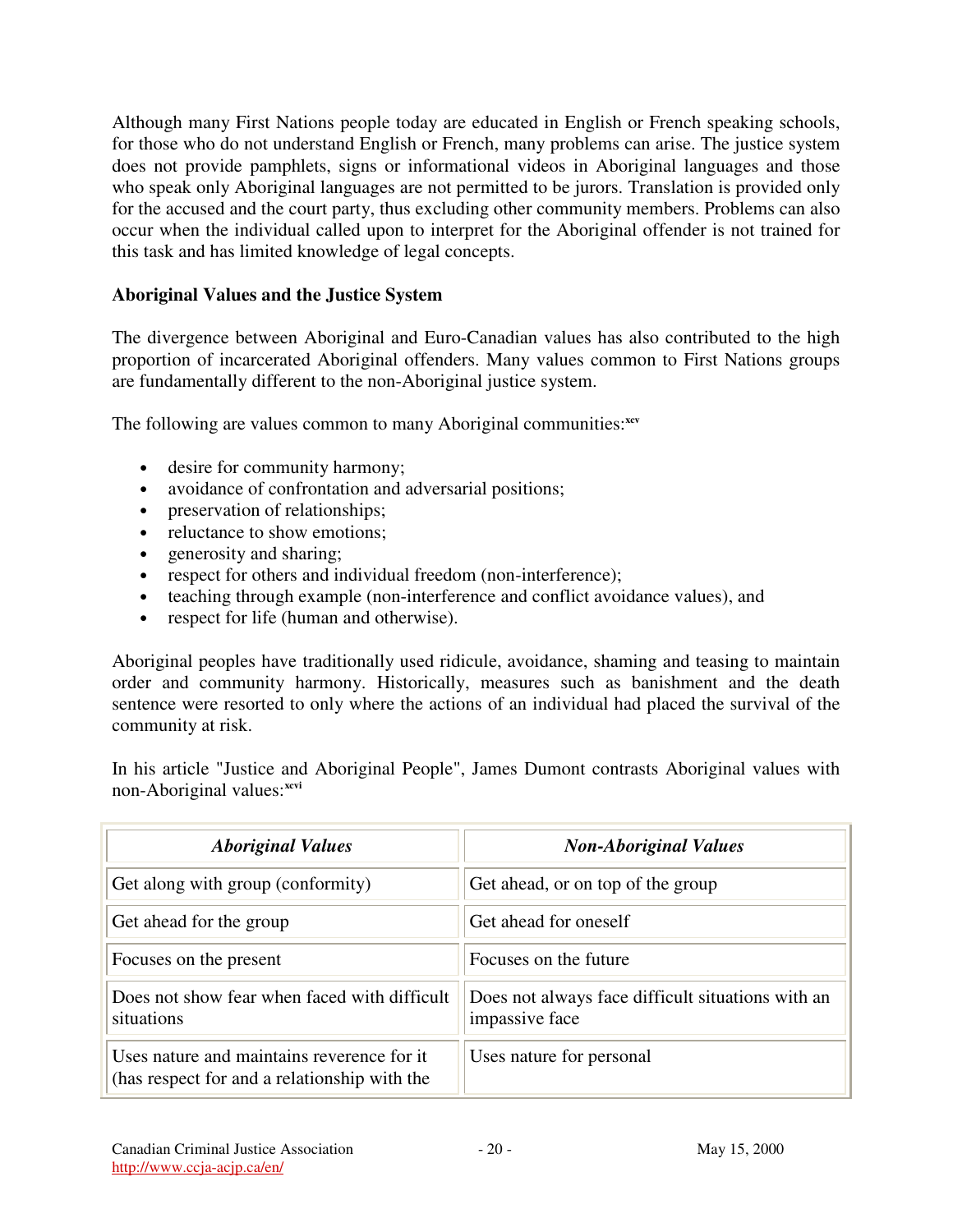| land)                                                         |                                                                                                  |
|---------------------------------------------------------------|--------------------------------------------------------------------------------------------------|
| Awareness of the Creator                                      | Spirituality is often in the background of one's<br>life                                         |
| Acts of religion are spontaneous and can<br>occur at any time | Religion is compartmentalized (eg. Religious<br>acts are restricted to certain days of the week) |

Conflicts arise when Aboriginal values mix with the Canadian justice system. In many Aboriginal communities it is unacceptable to express emotions such as anger, grief or sorrow. According to Rupert Ross, in his book, *Dancing with a Ghost*, this tendency to put forward an emotionless front may be traced back in history when the survival of an Aboriginal community depended on the suppression of any emotions which could potentially threaten the family, tribe or clan. Ross, a Crown prosecutor with extensive experience working with Aboriginal people, found that Aboriginal witnesses often described traumatic events in a flat emotionless fashion.<sup>xcvii</sup> This tendency can often be misunderstood by the court and by psychiatrists responsible for writing psychiatric assessments of offenders. As Ross indicates, many of the assessments indicate that Aboriginal offenders are "Unresponsive", "uncommunicative", and "uncooperative".<sup>xcviii</sup>

Judge Murray Sinclair notes that the legal concept of innocence/guilt is not granted the same importance by Aboriginal cultures as it is in the Canadian criminal justice system. In Aboriginal communities, guilt is usually secondary to the main issue: the primary concern is that 'something is wrong and it has to be fixed.' Because the main objective is the restoration of harmony rather than the imposition of punishment, the accused is more likely to admit wrongdoing. Judge Sinclair suggests that perhaps this explains why so many Aboriginal people plead guilty when in court. **xcix**

The following table demonstrates the conflict between Aboriginal and non-Aboriginal values in a court setting: **c**

|                        | Western justice                                                                                                                                                                                          | <b>Traditional Aboriginal justice</b>                                                                                                            |
|------------------------|----------------------------------------------------------------------------------------------------------------------------------------------------------------------------------------------------------|--------------------------------------------------------------------------------------------------------------------------------------------------|
| <b>Justice system</b>  | -Adversarial                                                                                                                                                                                             | -Non-confrontational                                                                                                                             |
| Guilt                  | -European concept of guilty/not guilty                                                                                                                                                                   | -No concept of guilty/not guilty                                                                                                                 |
| <b>Pleading guilty</b> | -The accused has the right against self-<br>incrimination. Thus, it is not seen as<br>dishonest to plead not guilty when one has<br>actually committed the offence (interference<br>come into play here) | -It is dishonest to plead not<br>guilty if one has committed the<br>crime<br>(values of honesty and non-<br>interference come into play<br>here) |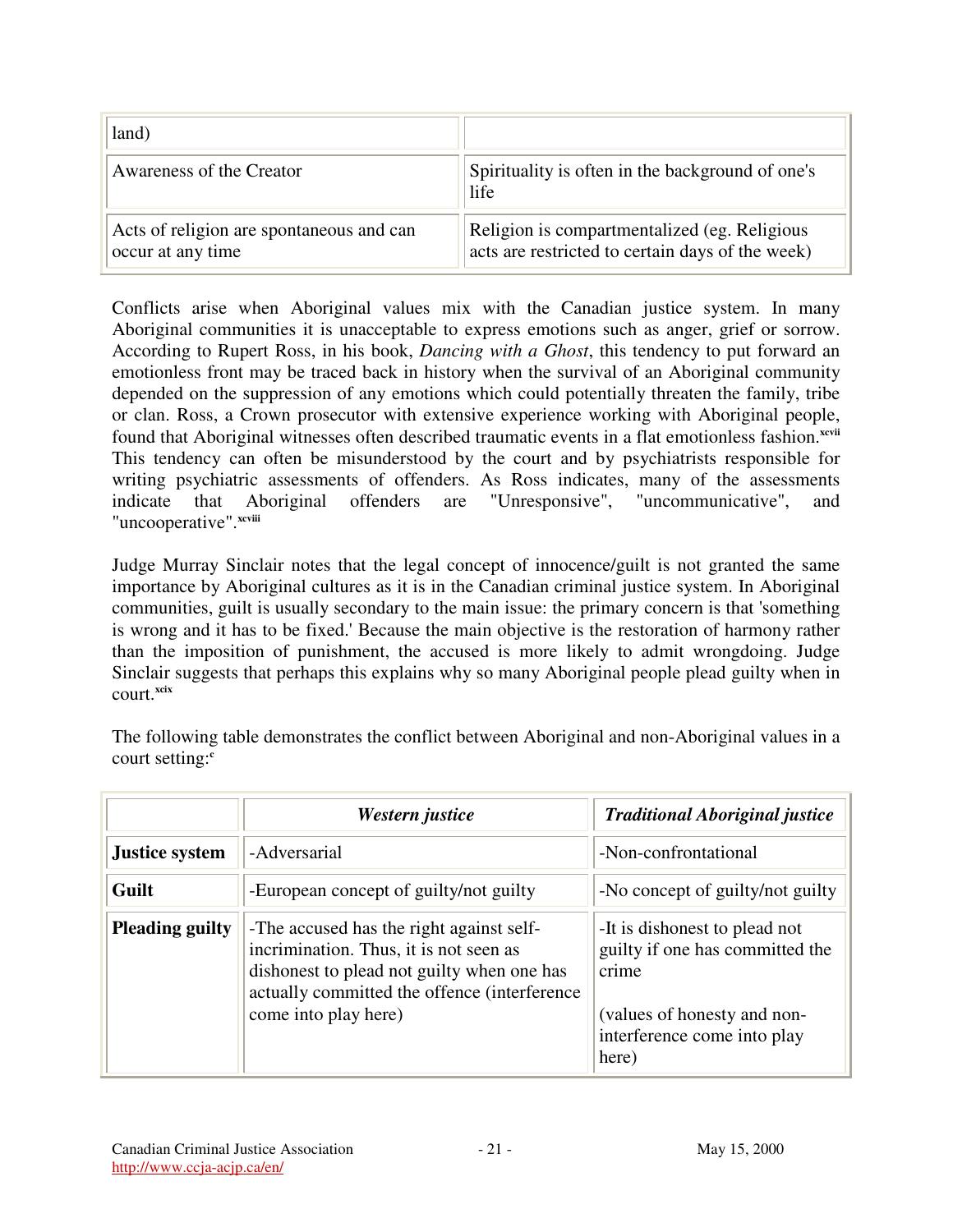| <b>Testifying</b>                   | -As part of the process, witnesses testify in<br>front of accused                                                            | -Reluctance to testify<br>(it is confrontational to testify<br>against the accused while in<br>his/her presence)                                                                                             |
|-------------------------------------|------------------------------------------------------------------------------------------------------------------------------|--------------------------------------------------------------------------------------------------------------------------------------------------------------------------------------------------------------|
| <b>Truth</b>                        | -Expectation to tell the "whole truth"                                                                                       | -It is impossible to know the<br>"whole truth" in any situation                                                                                                                                              |
| <b>Witnesses</b>                    | -Only certain people are called to testify in<br>relation to specific subjects                                               | -Everyone is free to give their<br>say.<br>-Witnesses do not want to<br>appear adversarial and often<br>make every attempt to give<br>answers that please counsel,<br>thus often changing their<br>testimony |
| <b>Eye contact</b>                  | -Maintaining eye contact conveys that one<br>is being truthful                                                               | -In some Aboriginal cultures,<br>maintaining eye contact with a<br>person of authority is a sign of<br>disrespect                                                                                            |
| <b>Verdict</b>                      | -Accused is expected to show, during<br>proceedings and upon a verdict of guilty,<br>remorse and a desire for rehabilitation | -Accused must accept what<br>comes to him/her without a<br>show of emotion                                                                                                                                   |
| <b>Incarceration /</b><br>probation | -Means of punishing/rehabilitating offender                                                                                  | -Completely absolves<br>Aboriginal offender of<br>responsibility of restitution to<br>victim                                                                                                                 |
| <b>Function of</b><br>justice       | -Ensure conformity, punish deviant<br>behaviour and protect society                                                          | -Heal the offender<br>-Restore peace and harmony to<br>the community<br>-Reconcile the offender with<br>victim/family that has been<br>wronged                                                               |
|                                     |                                                                                                                              | -Punishment is not the objective                                                                                                                                                                             |

# **Aboriginal Youth**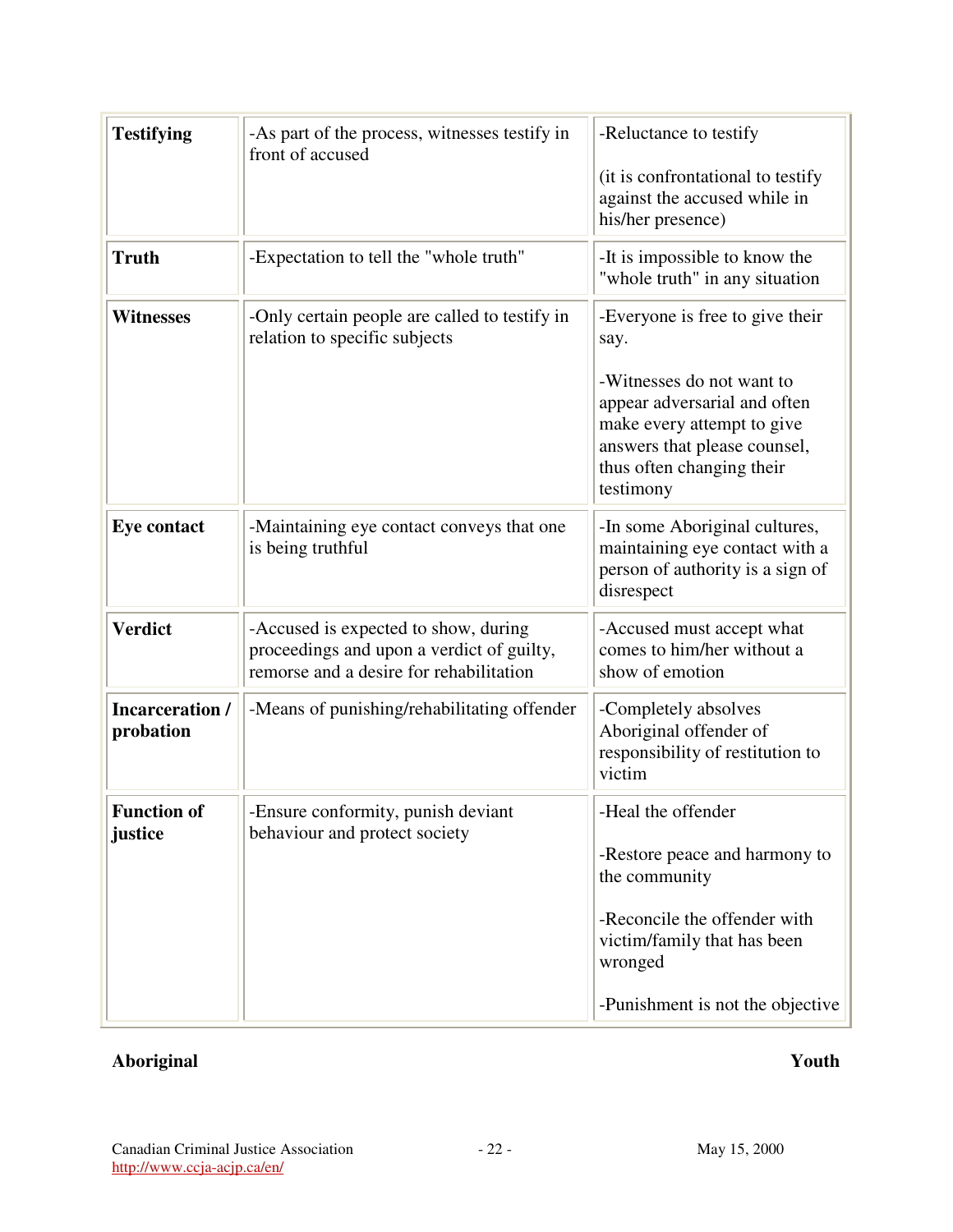Many Aboriginal youth today face numerous obstacles. They live near or below the poverty line, many of their families are dealing with histories of substance, violence and illness, they have limited access to educational or recreational facilities, and they have few employment opportunities. The ensuing hopelessness, despair, and boredom often leads to petty offences and, for some, going to jail can be an escape from a desperate situation. **ci** As a result, Aboriginal youth face an increasing number of charges and young offenders issues have been of primary focus in recent Canadian criminal justice debates.

Aboriginal youth are faced with a hurdle that non-Aboriginal youth do not encounter: "They must try to adapt to mainstream Canadian society while at the same time attempt to learn and retain their traditional culture." **cii**

Further to input from Aboriginal leaders, and consistent with Sections 4 and 69 of the Young Offenders Act, a number of alternative measures programs and Youth Justice Committees were established within Aboriginal communities. These initiatives aim to keep youth out of the court system and firmly rooted in their communities. However, referrals to alternative measures have not been widely used in cases involving Aboriginal young offenders. This can be seen in the results examined by the Cawsey Task Force in Alberta. This task force studied youth offenders between the years of 1986 and 1989 and found that only 11.1% of Aboriginal young offenders were referred to the alternative measures program, compared with a 33% referral rate for non-Aboriginal offenders.<sup>cii</sup> In addition, Aboriginal youth offenders spend, on average, longer periods of times in custody than non-Aboriginal young offenders for the same offences.

Aboriginal young offenders living in remote communities often experience:

- difficulties with acquiring legal counsel for trial,
- trial delays due to scheduling and transportation problems of judges, and
- complications in the maintenance of detainment facilities for youth offenders separate from those for adult offenders because of their remote locations. **civ**

As a result of these obstacles and the discrepancies in applying alternative measure to Aboriginal youth offenders, Aboriginal communities have been spurred on to take the initiative to implement alternative measure programs as well as Youth Justice Committees to assist their youth.

The *Report of the Royal Commission on Aboriginal Peoples* clearly demonstrated the judicial system has not always been just or fair to First Nations peoples. The federal and provincial governments have recently undertaken a number of initiatives (as discussed in Part V) designed to reduce the number of Aboriginal offenders within correctional facilities. A comprehensive strategy must advanced and implemented in order to deal with the over-representation of Aboriginal inmates in provincial and federal correctional institutions.

#### **Summary**

The Canadian criminal justice system is based on Euro-Canadian values and, as a result, often conflicts with Aboriginal values. High levels of incarceration, increased focus from law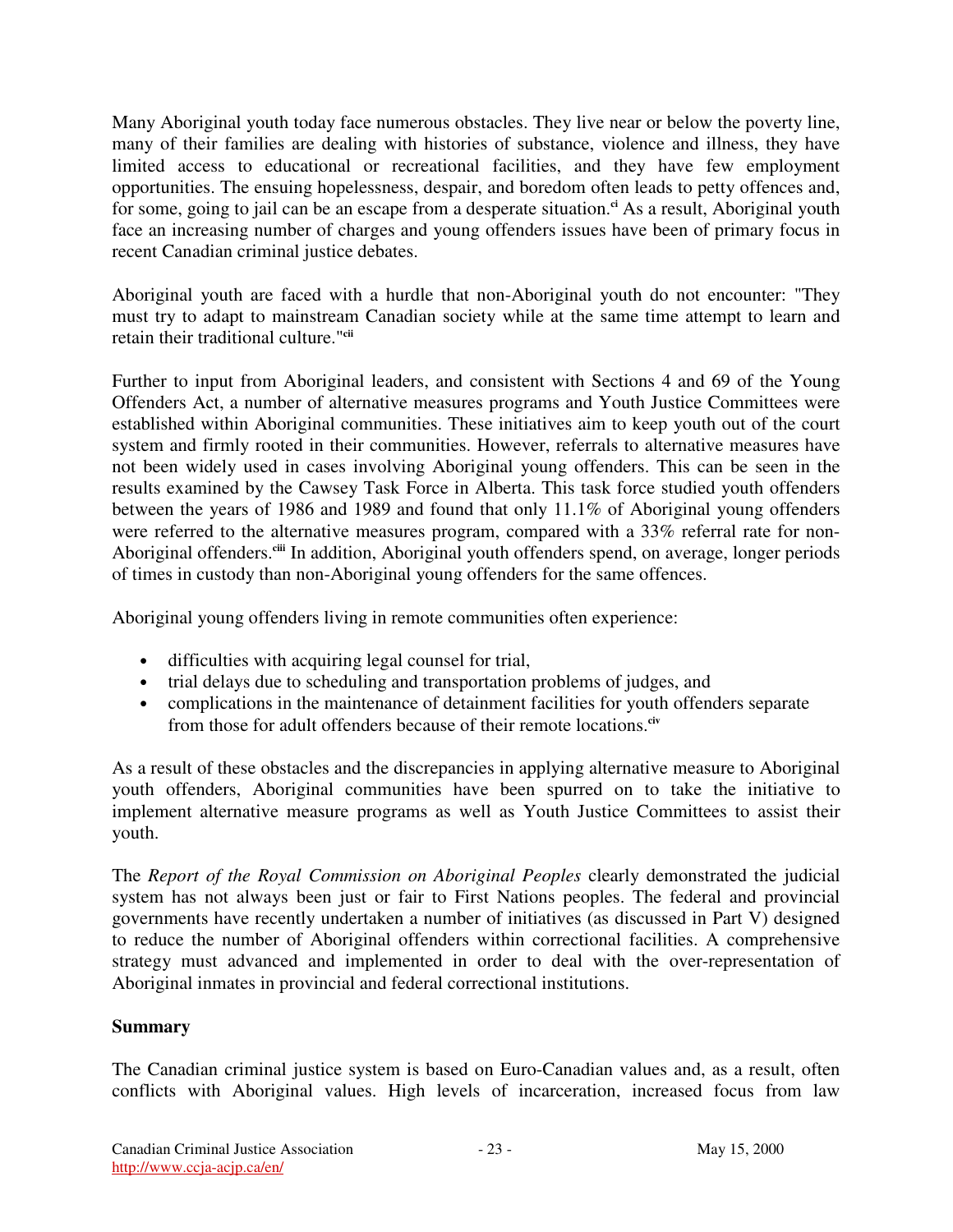enforcement, language barriers, conflicting values and conceptual frameworks regarding crime and punishment, as well as particular issues faced by First Nations youth, all contribute to the failure of the criminal justice system to meet the needs of Aboriginal people.

# **PART V: CHANGES WITHIN THE PRESENT SYSTEM**

# **Overview**

For the past several decades, Aboriginal offenders have been labeled and identified as a people having special needs. This is a reflection of both the high levels of Aboriginal incarceration within the correctional system, as well as the special status of Aboriginal culture within Canada. As a result, specific Aboriginal programs and policies have been developed at the federal, provincial, and territorial levels. These initiatives are based on the assumption that disruption and/or loss of culture are at the root of Aboriginal crime. Some policies and programs have and are being developed based on a belief that a renewal in culture is the solution.<sup>cv</sup>.

Present federal government policies and initiatives are premised on consultation with Aboriginal political bodies, provincial and territorial leaders. The aim is to build an enhanced relationship between all the participants involved with Aboriginal justice issues that is based on trust, dignity, and equitable participation. Therefore, according to federal mandates, policy objectives for improved justice administration for Aboriginal people must be practical and focused on the achievable with all participants willing to support reform.

Following the First Ministers Conference on Aboriginal Affairs in 1987, the federal government began to assume a leadership role in formulating a commitment to establish a new relationship with Aboriginal peoples, a partnership based on respect and trust. It was envisioned that through such a partnership, a practical agenda for reform could be shaped and implemented. In 1996, the federal government reiterated this commitment in these words in the Red Book, *Creating Opportunity*:

The government is committed to building a new partnership with Aboriginal peoples that is based on trust, mutual respect and participation in the decision making process. (p. 98)

The role of the government will be to provide Aboriginal peoples with the necessary tools to become self-sufficient and self-governing. (p. 97)

The government will assist Aboriginal communities in their efforts to address the obstacles to their development and to help them marshall the human and physical resources necessary to build and sustain vibrant communities. (p. 97)

The government will act on Aboriginal justice issues as a priority and will consider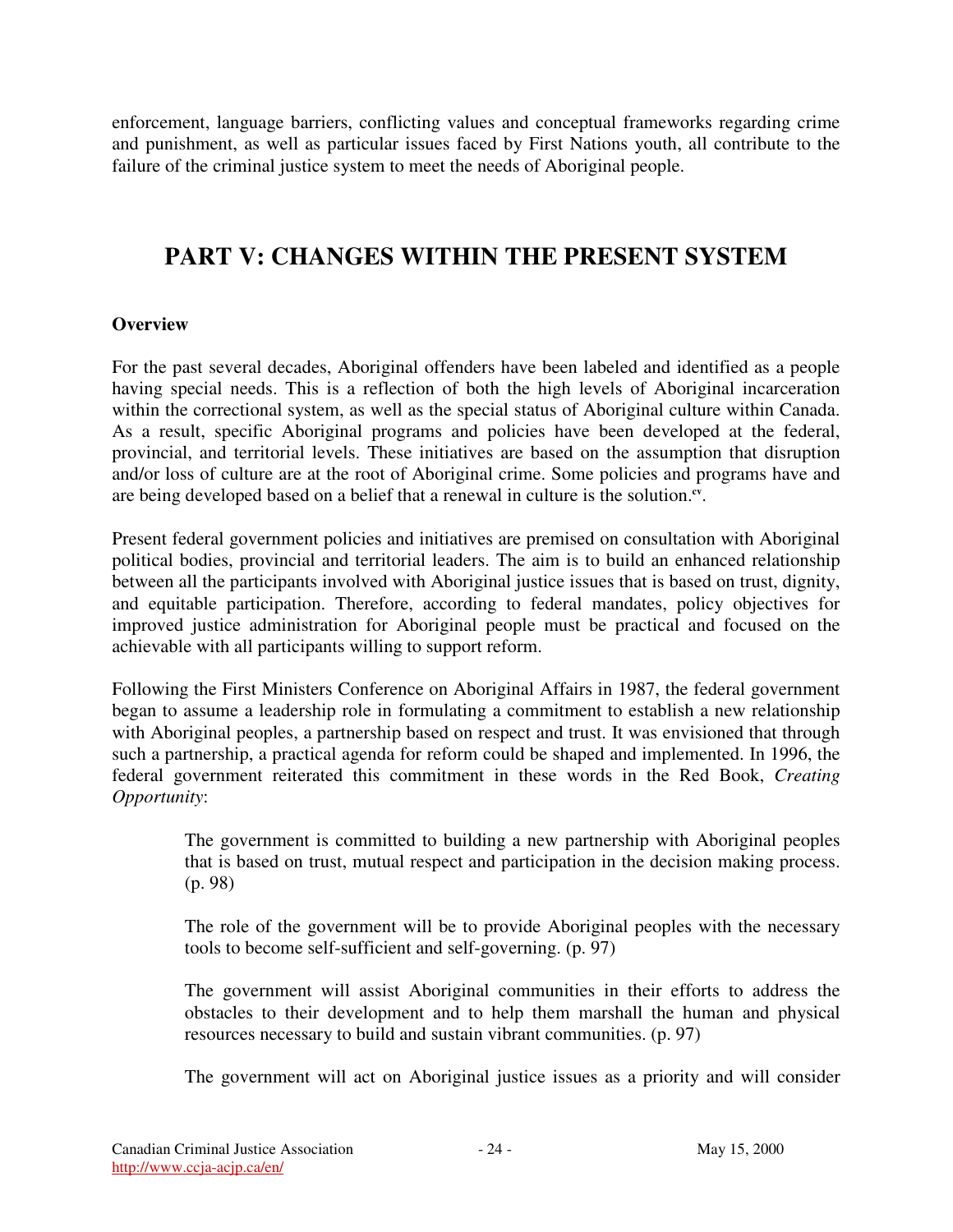major reforms to the present justice system to accommodate the unique cultures of Aboriginal peoples. (p. 102)

During the nineties, the federal government introduced initiatives designed to break new ground in the provision of justice services to Aboriginal peoples, in order to make the system more responsive to Aboriginal concerns, needs and aspirations. Four innovative strategies introduced sweeping changes in the areas of policing and law enforcement, justice and sentencing, and corrections.

The Correctional Service of Canada commenced implementing the recommendations of the 1987 Task Force on Aboriginal Peoples in Federal Corrections. It also initiated the Task Force on Federally Sentenced Women, which recommended the establishment of a Healing Lodge for Aboriginal Women, and entrenched the vision that moved the concept of incarceration beyond punishment. In 1991, the federal government also introduced two new policies, the First Nations Policing Policy, which brought Indian policing to on-reserve communities, and the Aboriginal Justice Strategy, which introduced innovations in sentencing, diversion and dispute resolution.

# **First Nations Policing**

The First Nations Policing Policy (FNPP) was introduced by the federal government in June 1991 to provide First Nations communities on Indian reserves, certain Indian communities on Crown land and Inuit communities across Canada with access to police services that were professional, effective, culturally appropriate and accountable to the communities they serve.

The FNPP, administered by the Department of the Solicitor General since April 1992, operates on the principle of partnership. Under the policy, the federal, provincial and territorial governments and First Nations communities negotiate tripartite agreements for police services that meet the particular needs of each community.

An independent review of the first five years of operation of the FNPP found the policy framework to be "relevant, sound and on-track". The review also found that provincial, territorial and most First Nations partners believe the tripartite process is the most effective way to address First Nations Policing at this time.

The federal government reaffirmed its ongoing commitment to the FNPP in 1996, and approved minor revisions to highlight its public safety dimension, to support First Nations to become selfsufficient and self-governing, and to maintaining partnerships with First Nations based on trust, mutual respect and participation in decision-making. It also assumed responsibility for promoting more effective policing for Aboriginal Peoples residing off-reserve. Policy principles pertaining to the implementation of the FNPP address such issues at the quality and level of service; responsibilities and authorities, responsiveness to First Nations cultures and needs, police service options, selection of police service models, implementation of new arrangements, police accountability and independence. police oversight, legislative framework, and cost shared arrangements.

Aboriginal policing has become an important first step in addressing the need to make the justice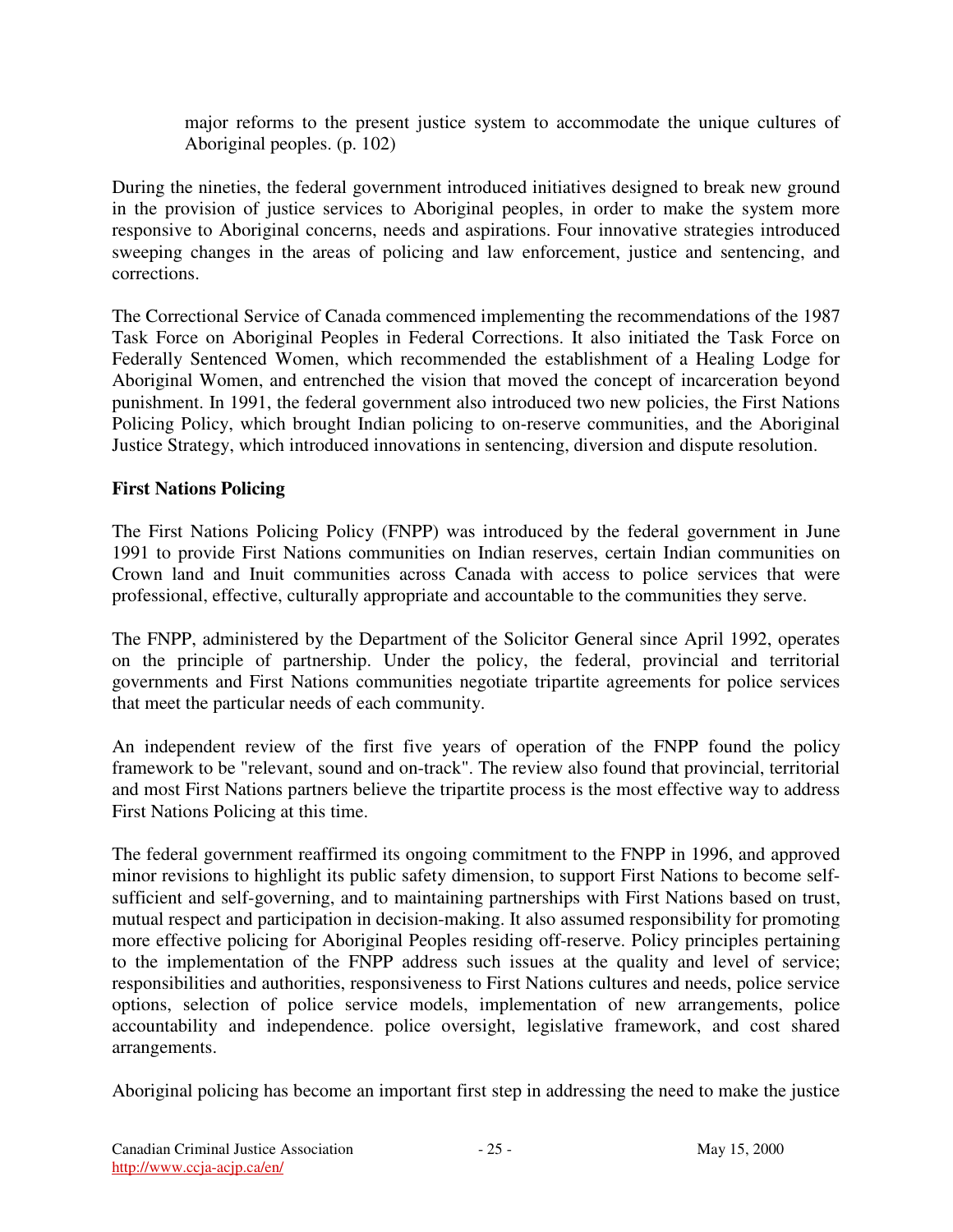system more responsive and culturally sensitive to the requirements of Aboriginal people. Some of the benefits of these programs include:

- decreased number of arrests;
- decreased tension when an Aboriginal police officer is involved, and
- combination of police training with an officer's knowledge of and commitment to the community.

However, it is also note that many First Nations police forces, such as the Dakota Ojibwa Police, the first tribal police force of its kind, established in 1978, face problems caused by ongoing funding uncertainties. Many forces have been unable to plan adequately for the long term and experience high attrition rates because of low salaries and the pressures to provide police services for Aboriginal officers among family and/or friends on-reserve. They also do not always have proper detachment offices or housing. As with many of the federal and provincially funded programs (not necessarily limited to criminal justice initiatives), insufficient resources to adequately implement new programs appear to only compound the problems experienced in Aboriginal communities. Non-Aboriginal political bodies are beginning to recognize the importance of supporting policies designed to address important Aboriginal criminal justice issues and to maintaining their commitment to fund these programs.

# **Aboriginal Justice and Aboriginal Representation Within the Judicial System**

In 1991, the federal government also approved the Aboriginal Justice Initiative, and the Department of Justice became responsible for its implementation. During the first five years, it conducted a wide range of consultations with Aboriginal communities, and supported over 600 projects exploring new approaches in the provision of justice services. In 1996, the initiative was renewed as the Aboriginal Justice Strategy, and the Department of Justice was mandated to:

- Negotiate the justice components of agreements negotiated under the Aboriginal Self Government Policy
- Negotiate agreements pertaining to the administration of justice with 25-30 First Nations, Inuit and North of 60 degree latitude Métis communities intending to enter into selfgovernment negotiations within five years;
- Negotiate agreements that would give the Aboriginal community in up to 12 urban and rural communities off reserve a significant role in dealing with the Aboriginal accused;
- Establish an Aboriginal Justice Learning Network to serve as a vehicle of communication between the mainstream justice system and Aboriginal communities.

A range of Aboriginal justice strategies and initiatives are now being implemented across the country. These include:

• increased appointments of Aboriginal judges, justices of the peace, police officers, corrections officers/workers and court workers;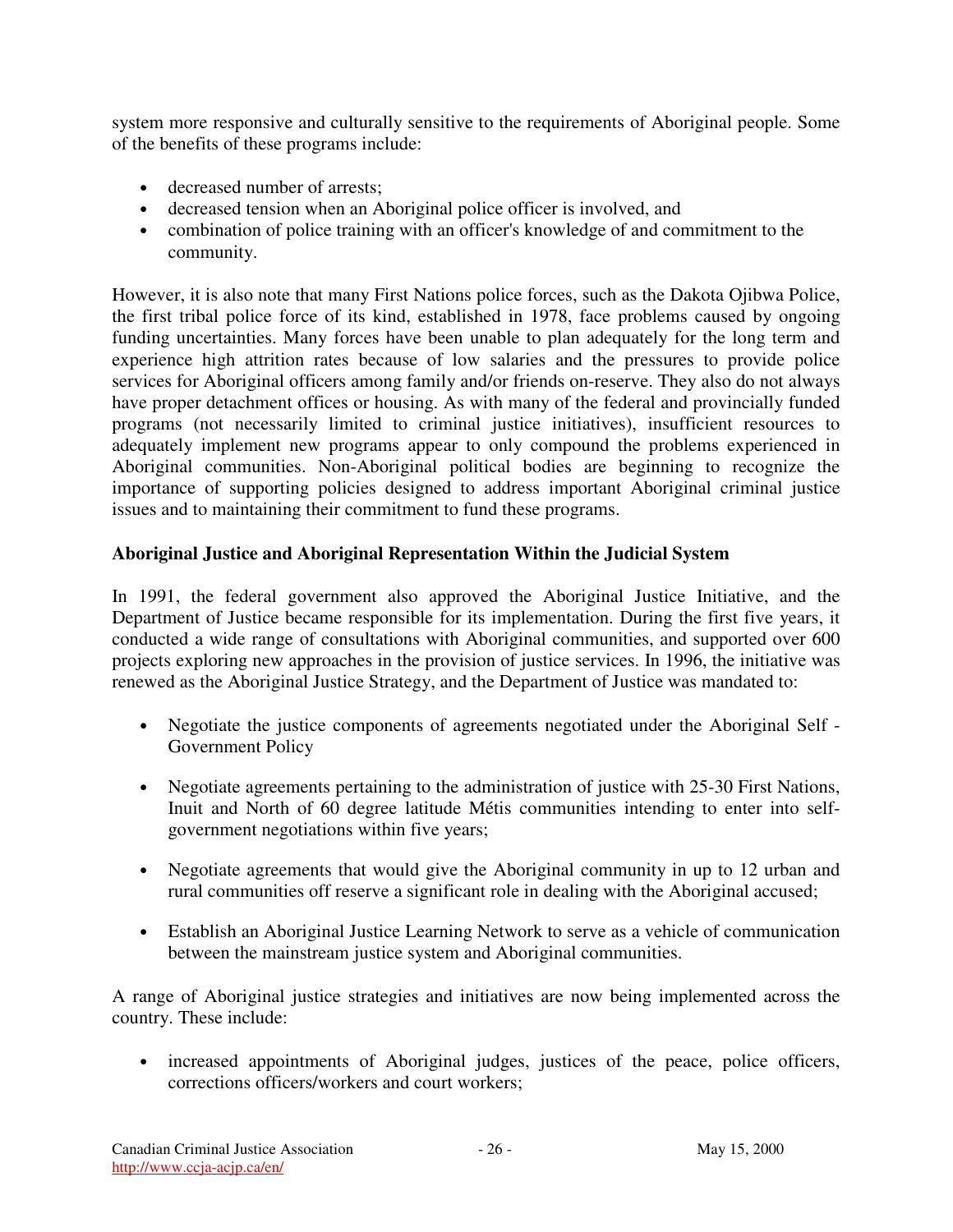- establishment of Aboriginal justice of the peace courts under the Indian Act;
- cross-cultural education of non-Aboriginal judges, lawyers, police, corrections officers/workers, and
- incorporation of Aboriginal processes such as diversion programs, elders panels, and sentencing circles into the present criminal justice system.

As a result of having so few First Nations people working within the judiciary, many Aboriginal accused of a crime appear in court without properly understanding their rights, court procedures or the adversarial nature of the system. Expanding the Aboriginal representation within the judiciary:

- leads to a greater understanding of Aboriginal values and traditions,
- influences their participation in court in a positive manner,
- improves relations between criminal justice authorities and Aboriginal peoples;
- is of economic and social benefit to individual communities, and
- generates pride among Aboriginal communities.

The employment of Aboriginal court workers has aided Aboriginal offenders in many ways. Aboriginal judicial employees assist offenders with improving their understanding of the justice process, they help the accused find counsel and interpretation for counsel, assist with preparations for bail hearings, pre-sentence reports, and provide recommendations for probation orders.

The *Manitoba Justice Inquiry* suggests the enactment of an *Employment Equity Act* to ensure that Aboriginal peoples are hired at all levels within the justice system, with targets that reflect the numbers of Aboriginal offenders served by the judicial system in any given area. *The Inquiry* also "presses the need for more Aboriginal lawyers. In 1988, there were 43,000 lawyers across Canada and yet there were fewer than 200 First Nations lawyers.<sup>cvi</sup> In order to hire more Aboriginal judges, more Aboriginal lawyers are required.

Over the past 10-15 years, the majority of both provincial and federal government spending on Aboriginal justice programs has been invested in creating a representative criminal justice system.

#### **Sentencing Circles**

Sentencing circles are a good example of a culturally-sensitive approach to justice. Many Aboriginal offenders, after their initial contact with the criminal justice system, complain of the judicial system's inability to offer culturally appropriate rehabilitation. Increasing levels of Aboriginal crime have also prompted changes with the judicial system. As a result, the past several years have seen a shift in policy, within many levels of governments, to a judiciary that responds not only to the cultural needs of Aboriginal offenders, post-arrest, but also the initiation of proactive crime prevention programs. One such approach designed to meet Aboriginal cultural needs is the sentencing circle program.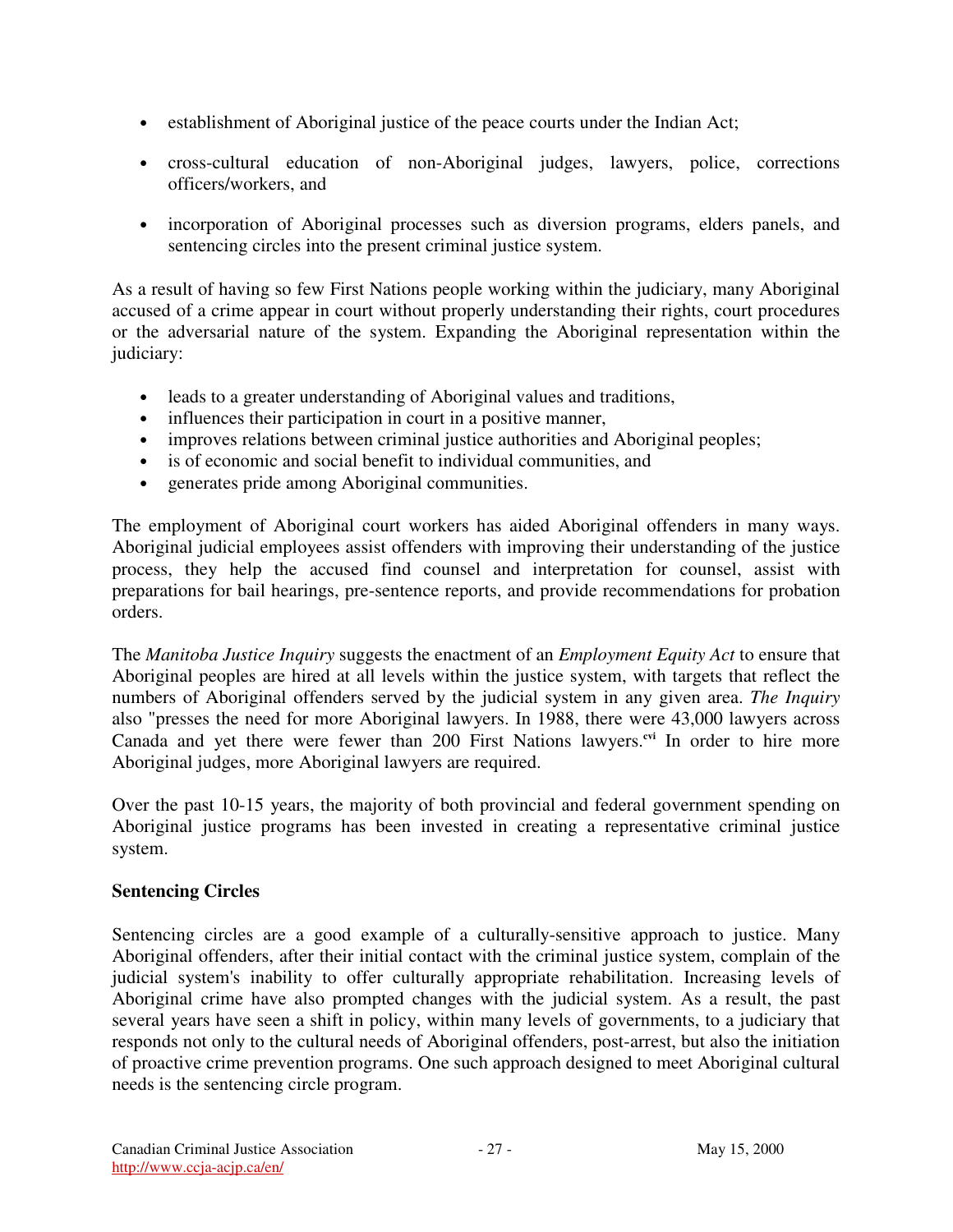Sentencing circles first gained the attention of the Canadian criminal justice system in the early 1900s within the Yukon Territorial Court. The initial case involved a repeat offender for whom the conventional judiciary offered little to no option for rehabilitation, but with whom a community circle process proved effective. Sentencing circles involve the accused, his or her family, judiciary representatives, members of the accused First Nations community, and if the offence involved a victim, he or she may also participate. The circle does the following:

- approaches the conflict in a culturally appropriate manner;
- contributes to a wide ranging examination and exploration of ways to change the circumstances of the offender;
- brings together the resources of family, community, and institutions to find a solution, and
- makes recommendations to promote law-abiding behavior rather than punishment for the criminal act.

Many Aboriginal communities are developing *community justice committees* to address matters related to criminal behaviour.

## **Alternative Measures for Aboriginal Youth**

Provincial and territorial governments have recognized the importance of proactive approaches to crime and created new policy designs to meet the needs of First Nations youth. The following are descriptions of the types of programs dealing with Aboriginal young offenders intended to promote healing and their community reintegration.

#### *Diversion Programs*

In some communities, Diversion Council have been developed to deal with youth who have been charged with summary or minor indictable offences. The committee meets with the accused, his/her parents, the victim and the police authority. This program is set up to reflect concepts prevalent in Aboriginal justice including the importance of community and the concept of reconciling the parties in conflict. The youth can be required to offer an apology and/or pay restitution to the victim, or perform community service.<sup>cvii</sup> Both options keep the young offender out of the court system and in the community where he/she can be supported.

These types of programs allow for stakeholders to have their voices heard on the issue at hand. In addition, the community is provided the opportunity to play a role in the outcome.

#### *Bush Camps*

The premise of a bush camp is to remove the youth and place him/her in a remote camp to receive training in bush crafts and traditional ways of life and survival. The initial step of the program removes the youth from the community affected by the crime. The offender is then taught to play a useful role within the community and gains a sense of belonging and achievement. Upon completion, the programs allow for a successful re-integration process of the youth into the community.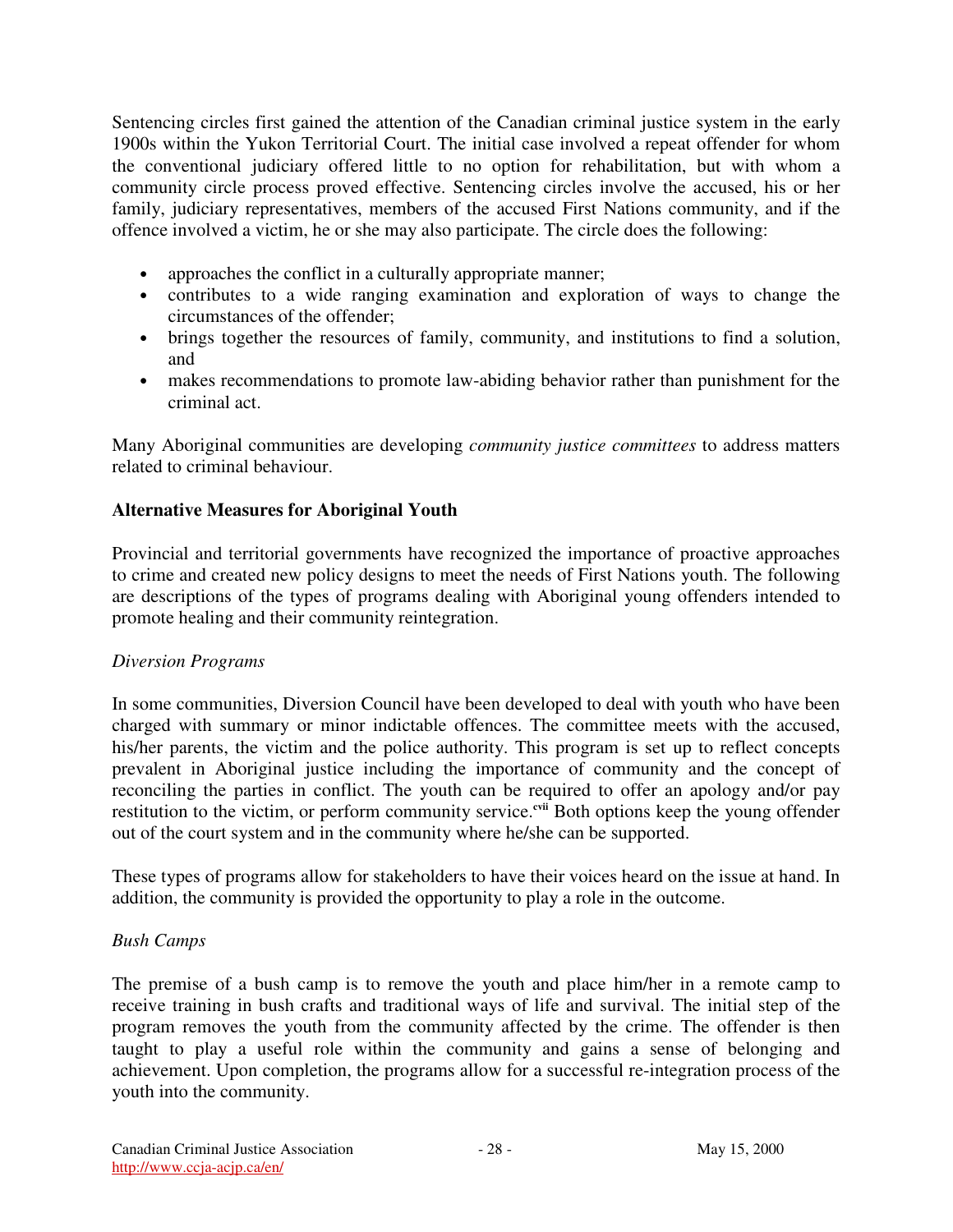The last 20 years has seen a strong acceptance of bush camps as a means of rehabilitation for both Aboriginal and non-Aboriginal youth. Due to the strong First Nations cultural connection with the land, it is believed these programs are of greater benefit for Aboriginal than non-Aboriginal people.<sup>cviii</sup>

#### *Aboriginal Youth Justice Committees*

Aboriginal Youth Justice Committees (YJC) have increased in popularity across the country with provincial and territorial governments. Section 69 of the YOA provides legislative authority for the formation of YJCs. The committees consist of a selection of volunteers working together with various parts of the criminal justice system and community agencies to deal with the young offenders in a particular community. YJCs are formed with representative members of the Aboriginal community and a respected elder. Their objective is to identify the needs of the accused and recommend an appropriate sentence before the courts.

YJCs are an alternative to formal judicial proceedings and can serve a variety of functions. These responsibilities range from implementing culturally appropriate alternatives to court proceedings, mediation between parties of a crime, encouraging victims to participate in the criminal justice system, and providing an avenue of community empowerment by giving them an active role in the administration of the judicial process.

Criteria eligibility differs from committee to committee, but there are general parameters for deciding if a youth is eligible to have his/her case heard before a YJC, including:

- the youth must be 12-17 years of age at the time of the offence;
- he/she must have no prior criminal record,
- the offence must be deemed appropriate for the program (eg. property offences or theft), and
- the youth must accept responsibility and consent to participate in the program.<sup>cix</sup>

A committee considers all the evidence and arguments presented before them and decides upon a disposition. There are a number of possible decisions a YJC can hand down, including:

- a written or verbal apology to the victim;
- community service work,
- a written essay related to the offence, and/or
- abiding by curfew restrictions and/or counselling.<sup>cx</sup>

Although many benefits are derived from YJCs, there are several obstacles facing their widespread and successful implementation. Administrative expenses as well as those incurred by committee members are frequently not covered because of inadequate funding. Financial limitations also hinder a committee's ability to network and share information on a national scope. Finally, eligibility restrictions limiting the use of the committees to first time non-violent offenders excludes a large number of youth who could benefit from the program. **cxi**

#### **Federal Corrections**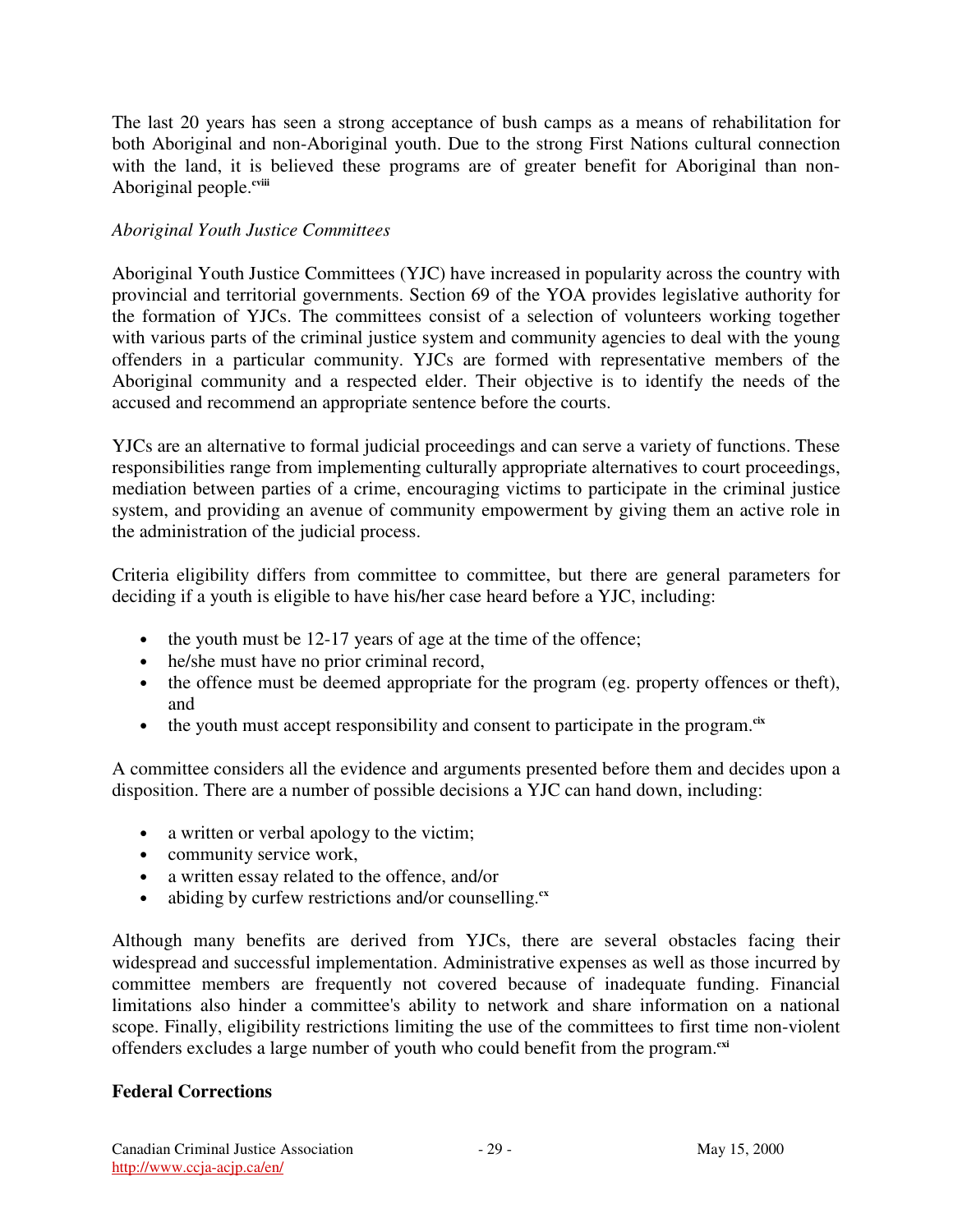The Corrections and Conditional Release Act (CCRA-1993) is the only piece of correctional legislation that includes implementation provisions for the delivery of Aboriginal correctional programs and services. It states that CSC shall "provide a range of programming designed to address the needs of Aboriginal offenders and contribute to their successful reintegration into the community."<sup>cxii</sup> Sections 79 to 84 of the CCRA recognize the special needs and unique environments of Aboriginal offenders and require the National Parole Board and the Correctional Service of Canada to develop policies and programs sensitive to Aboriginal needs and circumstances.

The Correctional Service of Canada (CSC) has played a leading role in developing and implementing ground breaking initiatives to advance Aboriginal Corrections over the past decade. The CSC Commissioner's Directive, Aboriginal Programs (1995) contains five policy objectives involving individual rights of Aboriginal offenders and their cultural practices. It directed that Aboriginal-specific programs be implemented, replacing regular existing initiatives or in addition to existing programs, when the circumstances deemed it necessary. Conditions where a replacement program was regarded as appropriate included situations involving language becoming an interfering factor, and differences in cultural approaches to learning becomes too large a hurdle to overcome. **cxiii**

Other innovations introduced by the CSC include the hiring of native liaison officers, the provision of Elders' spiritual services in institutions; and the operation of correctional facilities and healing lodges by Aboriginal communities. The Okimaw Ochi Healing Lodge for federal women offenders is a unique correctional facility designed to incorporate Aboriginal approaches to healing, personal growth and safe reintegration. The Pe Sakastew Centre for male federal offenders operates in a similar fashion.

CSC has developed other strategies to further advance Aboriginal Corrections. Key initiatives presently underway include the following:

- *A National Aboriginal Strategy* to ensure the provision of programs and services to meet the specific correctional needs of Aboriginal offenders and to increase the number of Aboriginal offenders safely and successfully reintegrated into the community. It addresses the development and implementation of Aboriginal programming in institutions, including those delivered under contract by Aboriginal organizations or individuals, and ensures that they are culturally designed and promote holistic healing.
- *Framework for the Enhanced Role of Aboriginal Communities*: A framework has been developed to provide the administrative parameters under which some or all of the federal correctional components can be transferred to Aboriginal communities
- *An Aboriginal Research Forum* brings together experts presently working in the field of Aboriginal research with a specific focus on correctional programs and practices.

CSC and National Parole Board (NPB) Advisory Committees have advisory boards whose duty it is to advise these agencies about Aboriginal issues. Both have mission statements and various policies addressing issues and concerns relating to the social and cultural differences of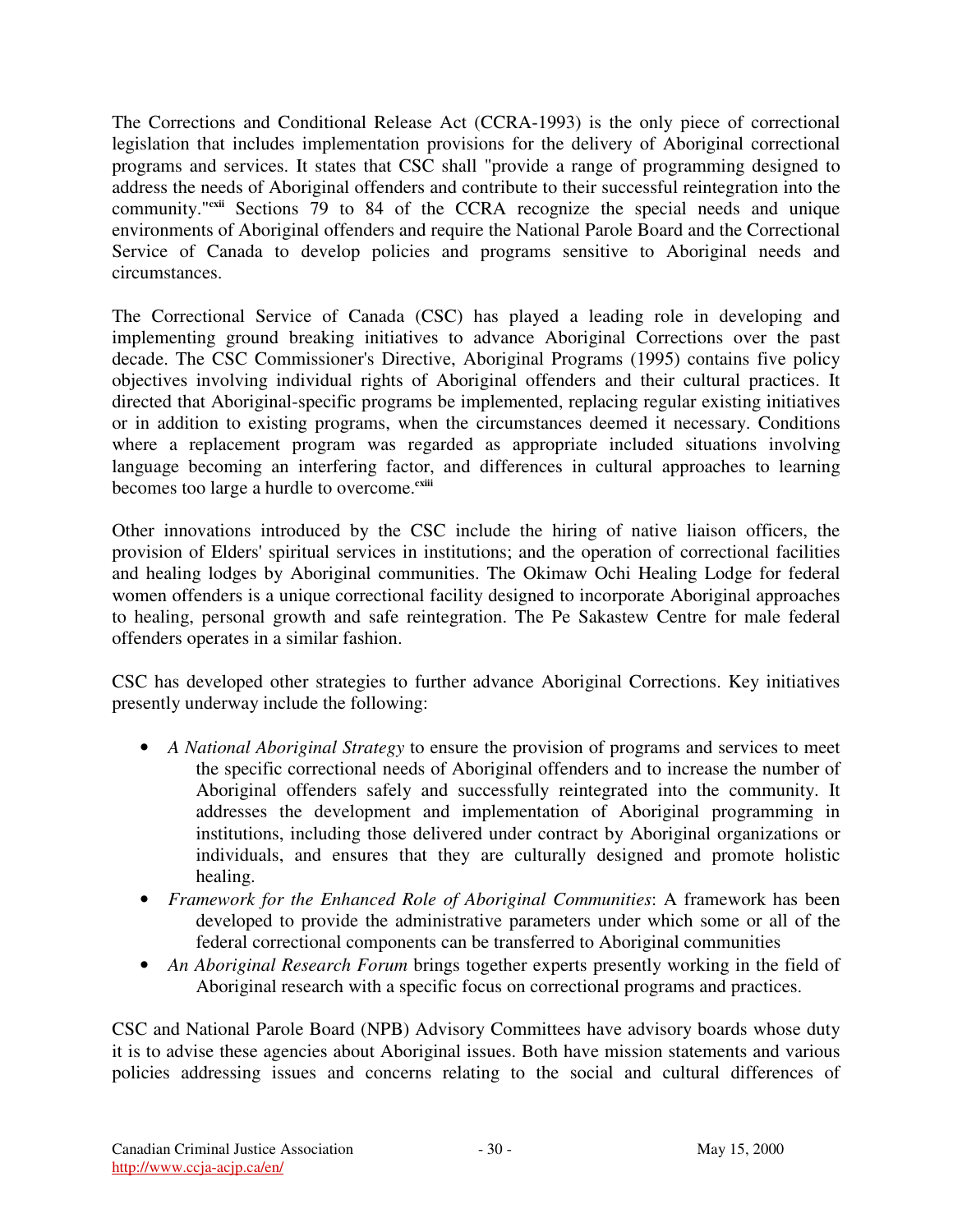offenders. **cxiv**

## **Provincial/Territorial Programs**

Some provinces, such as Ontario, Alberta, and British Columbia have designated justice branches or directorates to deal with Aboriginal issues and develop appropriate policies. The Aboriginal-specific policies found within the provinces and territories follow the same general principles/philosophies found at the federal level.<sup>cxv</sup> The only significant differences between the policies implemented at the different levels would be the number of programs offered.

Aboriginal specific programs include Native Liaison Services, Traditional Spiritual Practices, Substance Abuse Treatment, Aboriginal Literacy and Educational Programs, Cultural Skill, Community Reintegration, Sweat Lodge Ceremonies, Employment Training, and Anger Management and Family Violence Programs.<sup>cxvi</sup> The programs offered depend upon the demands within specific regions of the country.

#### **Summary**

Different approaches are presently directed at reducing the number of Aboriginal people involved in the criminal justice system. Creating a representative judicial system, cross-cultural education for those involved in the system, and sentencing circles are some successful initiatives. It is important to recognize that within the First Nations justice approach, there is a diversity of traditions and processes to choose from and utilize appropriately. For example, sentencing circles appear to be foreign to the Inuit people but they understand its underlying healing approach. In addition, many alternative measures programs are in place designed to provide culturally suitable rehabilitative options for Aboriginal youth.

Aboriginal programs and policies have been developed at federal, provincial, and territorial levels, recognizing Aboriginal offenders have specific needs. The policies are important in developing treatment programs culturally appropriate for First Nations offenders. Aboriginal and non-Aboriginal correctional officials should be urged to be more active in taking advantage of legislation benefiting Aboriginal offenders. For example, Section 81 of the CCRA provides the opportunity for formal agreements between the Solicitor General of Canada and Aboriginal communities to take responsibility for the care and custody of Aboriginal offender.

# **CONCLUSION**

Historically, Aboriginal people have been subjected to a of forced assimilation. With time, Aboriginal people have become dependent upon the political, economic, and legal structures of the governing society. The Canadian judicial and correctional systems became mechanisms of social control with which to impose the way of life on Aboriginal people.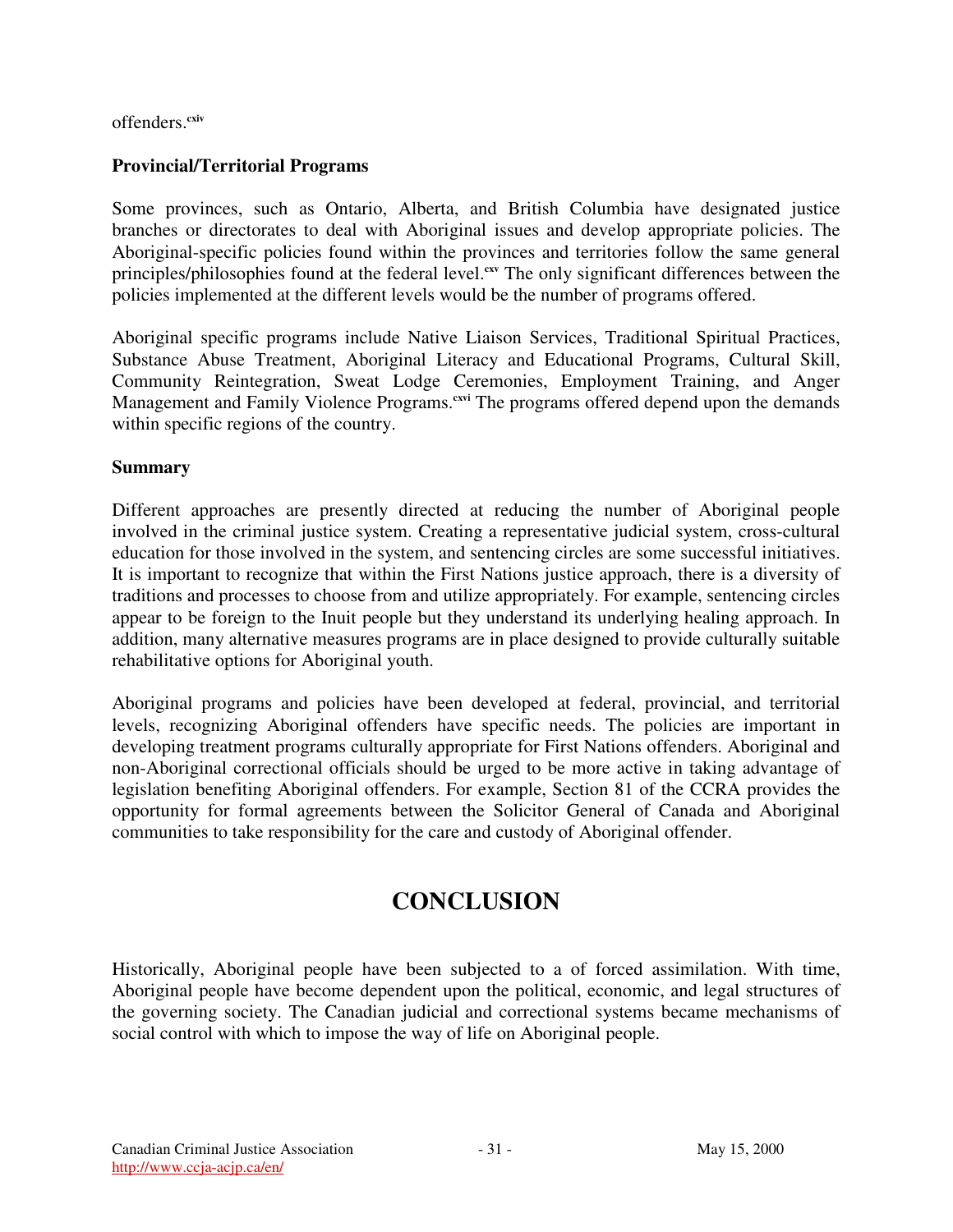Aboriginal peoples have greatly suffered at the hands of the non-Aboriginal criminal justice system, a system that is culturally inappropriate for them. As a result, Aboriginal people are today faced with disproportionately high levels of incarceration. In addition, socio-economic factors affecting many Aboriginal communities (unemployment, lack of education, alcohol abuse, poor living conditions) are generally the precursors for criminal activity.

It is important to effect changes within the criminal justice system to respond to the needs of Aboriginal peoples, and eventually return the mechanisms of control back to Aboriginal communities, so that they may determine their own destinies.

# **PART VI. POINTS FOR DISCUSSION**

Impact of the Report on the Royal Commission on Aboriginal Peoples and the Government's response to the Report

A comprehensive, integrated and planned network of community support services for aboriginal offenders should be established.

Planning should be undertaken to identify resources to design appropriate community based service and co-ordinate these services across Canada. This will help Aboriginal offenders to live in their communities with the greatest degree of self-determination and self-reliance.

The reduction of the number of Aboriginal offenders within institutions must be a priority. An all--encompassing strategy must by developed to deal with the over representation of these offenders in provincial and federal institutions.

To help decrease Aboriginal incarceration, judges need to make use of sentences that avoid jag AM respect Aboriginal culture. As alternatives to incarceration, judges should consider restitution, community service orders as well as decreased imposition of fines for those who can't pay.

In order to encourage rehabilitation, more Aboriginal youths must be referred to alternative measures programs.

Some proposed solutions to poverty and economic dependency among Aboriginal peoples are:

- recognition of past treaties and establishing of new ones to provide a sufficient land and resource base to promote economic development;
- extending Aboriginal jurisdiction over economic development,
- improving education and job skills training;
- eliminating obstacles which disadvantage Aboriginal job applicants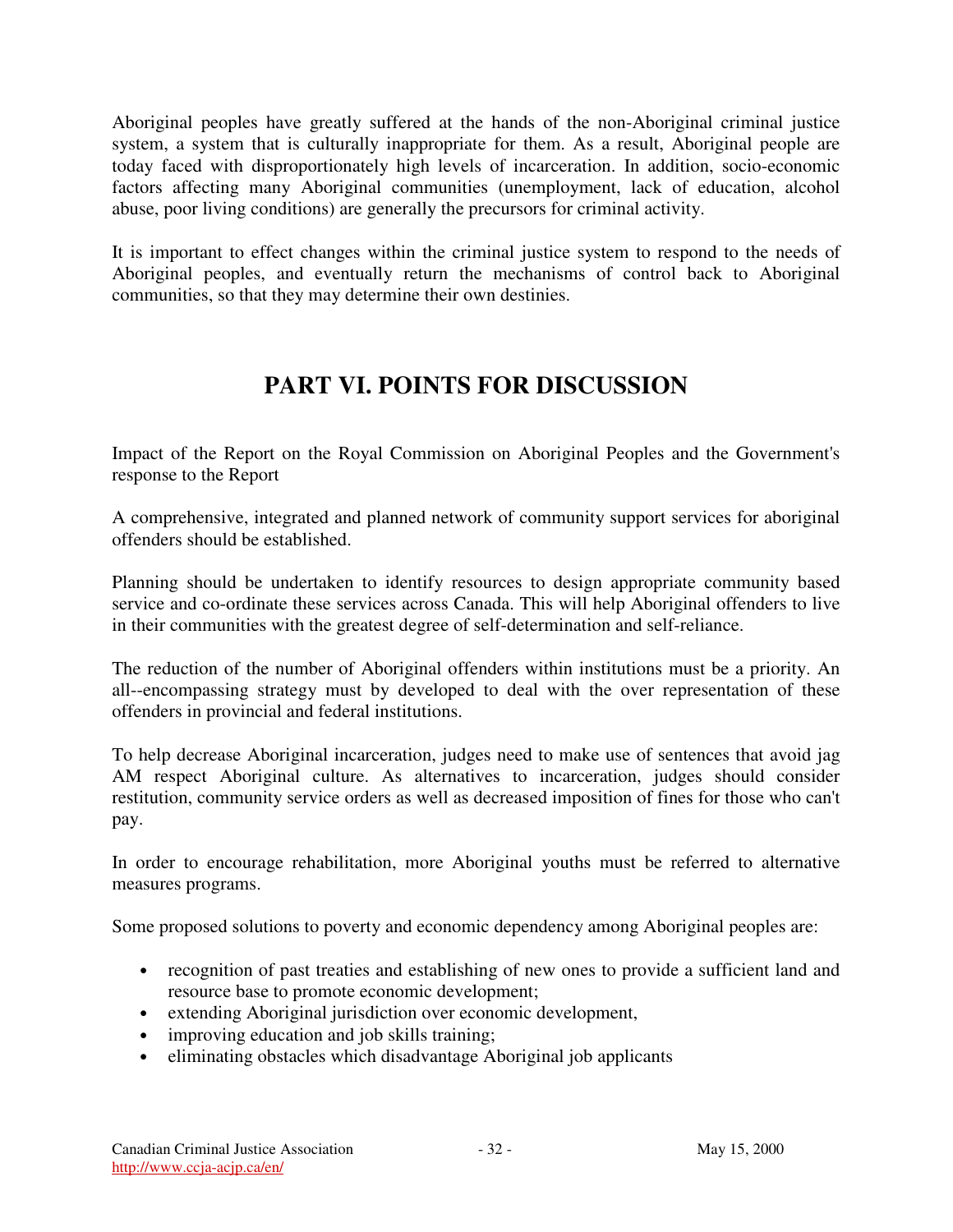Justice programs may not be able to solve the problems generated by the underlying social condition, but justice programming must take into account the social context in which it functions.

More Aboriginal people need to be involved in every aspect of the justice system. We need to see the appointment of more Aboriginal judges, justices of the peace, police officers, prison guards, corrections officers, court workers and administrative staff.

The government needs to establish employment targets where Aboriginal people are concerned.

Employers could consider as part of their hiring requirements a proven ability to learn as opposed to the attainment of a specific level of education. Employers hiring for positions which require extensive contact with Aboriginal people should place the greatest emphasis upon knowledge of Aboriginal languages and culture.

Aboriginal students must be encouraged to attend post-secondary institutions, including law schools. Where admission to law schools is concerned, the schools should take into consideration life and work experiences and maturity level as well as the LSAT score and grade point averages. In addition, a one-year pre-law program could be beneficial in assisting Aboriginal students in gaining admission to law school in greater numbers.

There is a dire need for cross-cultural training within the justice system. It is essential for judges, police officers, lawyers, etc., to have a greater understanding of Aboriginal culture, values, traditions and history, as well as the socio-economic conditions which account for the over incarceration of Aboriginal peoples. Cross-cultural training has been made available to some police departments and civil servants, but very little has been offered to lawyers and judges.

Cross-cultural training should address the issues of racism and discrimination within the criminal justice system.

Aboriginal program and services must be developed to meet the demands of Aboriginal peoples. The federal government must encourage flexible, social and criminal justice programs, rather than imposing their justice system upon Aboriginals.

Support for Aboriginal justice system should include the values and philosophies, activities and practices of aboriginal organizations which delivers programs to Aboriginals.

Aboriginal people across Canada have an inalienable right to govern their own judicial affairs.

# **References**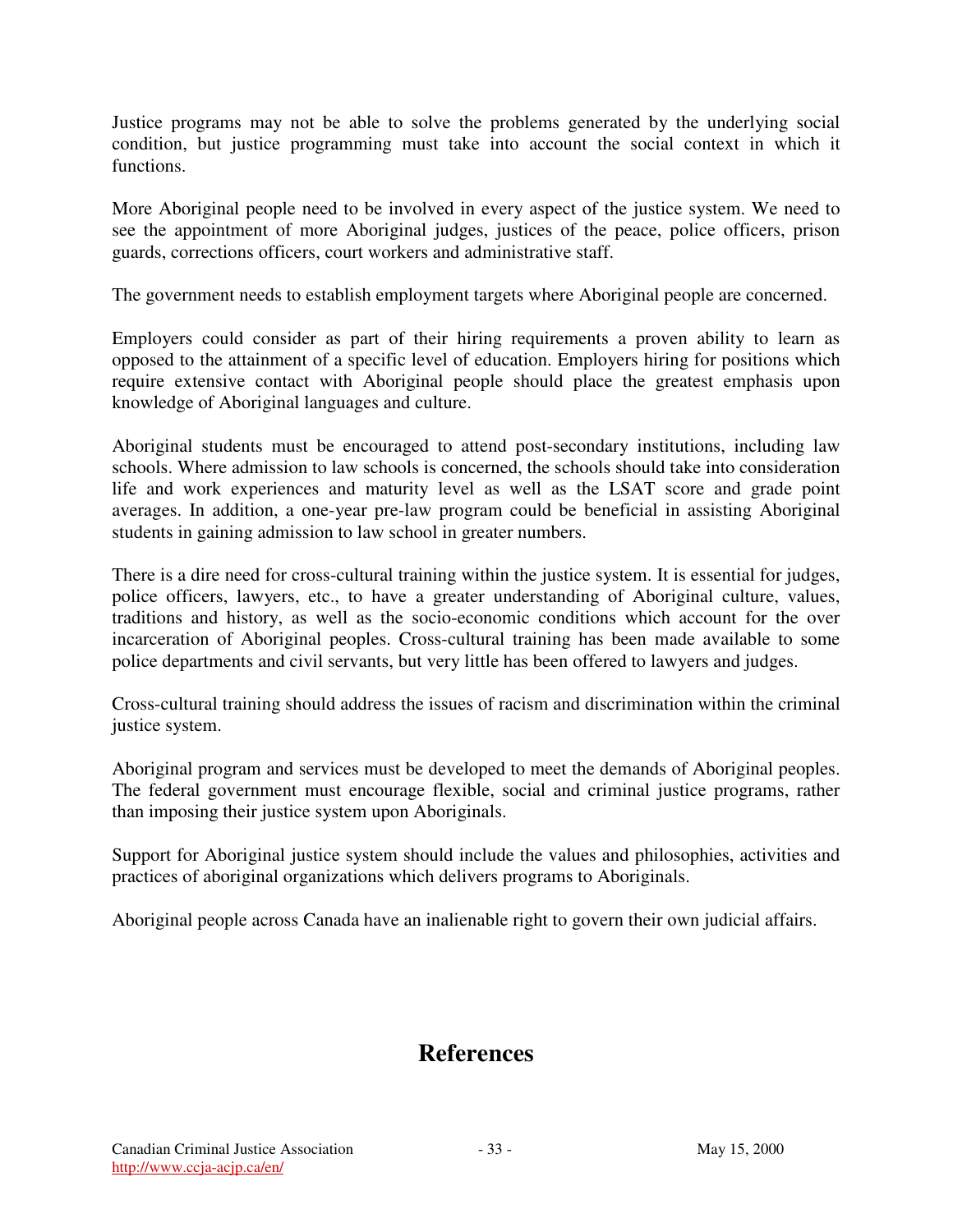## **Part I**

<sup>i</sup>David R Newhouse, "Modem Aboriginal Economics: Capitalism with an Aboriginal Face, (1993), in National Round Table on Economic Development and Resources in Royal Commission on Aboriginal Peoples (Ottawa, April 27-29, 1993) at 7. **ii** Lester Lafond, "Historical Use of Land and Resources Past and Present", in National Round Table on Economic Development and Resources in Royal Commission on Aboriginal Peoples supra note I at 4. **iii** Stephen Cornell, 77je Return of the Native: American Indian Political Resurgence, (New York: Oxford University Press, 1988) at IS. **iv** Lafond, supra note 2 at 5. **v** Lafond, supra note 2 at 6. **vi** Ibid. at 5. **vii** Ibid **viii**Del Anaquod, "Education, Training, Employment, and Economic Development", National Round Table on Economic Development in Royal Commission on Aboriginal Peoples, supra note I at 3. **ix** Ibid. at 4. **x** Frideres, supra note 5 at 85. **xi** Ibid. **xii** Ibid. **xiii** Ibid. at 8. **xiv** Lafond, supra note 2 at 9. **xv** Frideres, supra note 5 at 8. **xvi**Report of the Royal Commission on Aboriginal Peoples, vol. 1, (Ottawa: Canada Communication Group, 1996) at 333. **xvii**Op.cit. at 367. **xviii** Ibid. at 360. **xix** Ibid. **xx** Ibid. at 337. **xxi** Ibid. at 366. **xxii** 3 1. Ibid. at 3 69. **xxiii** Ibid. at 335. **xxiv** Ibid. at 334.

#### **Part II**

**xxv**Basic Departmental Data 1993, Departmental Statistics, Management Information and Analysis Branch, Indian and Northern Affairs Canada, at 4. **xxvi** Ibid. at 6-7. **xxvii** The National Atlas of Canada, 5th edition, 1980. **xxviii** www.statcan/english/Pgdb/Peoples/Population/demo39a.htm **xxix** Ibid. at 18 **xxx**Report of the Royal Commission on Aboriginal Peoples, supra note 20, vol. 3, at 120.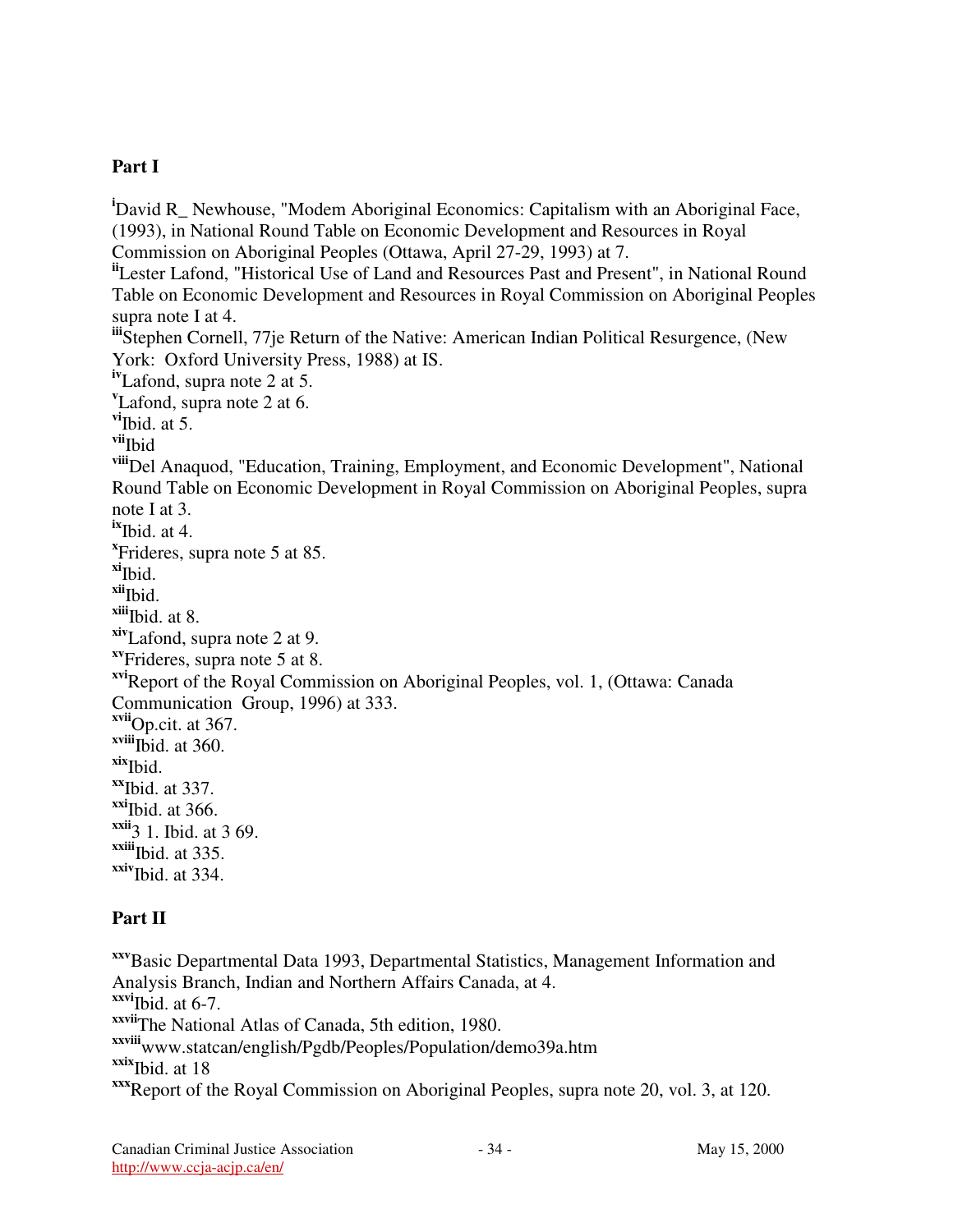**xxxi**Unfinished Business: An Agenda for All Canadians in the 1990's - Second Report of the Standing Committee on Aboriginal Affairs, March 1990, as cited in Susan Zimmerman, "The Revolving Door of Despair: Aboriginal Involvement in the Criminal Justice System" 1992 U.B.C. Law Review 367 at 412. **xxxii** Zimmerman, supra note 42 at 412 **xxxiii**Basic Departmental Data 1993, supra note 32. **xxxiv** .45 Royal Commission on Aboriginal Peoples. Choosing life: special report on suicide among Aboriginal people (Ottawa: Canada Communications Group, 1995) at 1. **xxxv** Zimmerman, supra note 42 at 413. **xxxvi**Op.cit. at 10. **xxxvii** Towards a Just, Peaceful and Safe Society: 71e Corrections and Conditional Release Act Five Years Later, Solicitor General of Canada, at 23, IW7 **xxxviii** Ibid at 23 **xxxix** Ibid at 23

# **Part III**

**xl** Towards a Just, Peaceful and Safe Society: 71e Corrections and Conditional Release Act Five Years Later, Solicitor General of Canada, at 478 **xli** Ibid. at 499. **xlii** Ibid at 479 **xliii** Ibid **xliv** Ibid. at 488. **xlv** Ibid. at 3 **xlvi** Lafond, supra note 2 at 18. 75. **xlvii** Ibid. at 11. **xlviii** Frideres supra note 5 at 486. **xlix** Ibid. at 97. **l** Ibid. **li** Ibid. at 96. **lii** Ibid. **liii** Ibid. **liv** Ibid. at 97. **lv**Highlights of Aboriginal Condition, 1981-2001, Part ll: Social conditions, Quantitative Analysis and Socio-demographic Research, Indian and Northern Affairs Canada, September 1989, at I I - 12. **lvi**Report of the Royal Commission on Aboriginal Peoples, vol. 3, supra note 20 at 176. **lvii** Ibid. at 177. **lviii**Report of the Royal Commission on Aboriginal Peoples, vol. 3, supra. note 20 at 181. Reserve **lix** The Health Effects of Housing and Community Infrastructure on Canadian Indian s (Ottawa: Supply and Services, 1991) at 60, as cited in the Report of the Royal Commission on Aboriginal Peoples, vol. 3, supra note 20 at 181 <sup>Ix</sup>Laurence Kirmayer et al., "Emerging Trends in Research on Mental Health Among Canadian Aboriginal Peoples", research study prepared for RCAP, 1994, as cited in the Report of the Royal Commission on Aboriginal Peoples, vol. 3, supra note 20 at 15 7.

**lxi** 2immerman, supra note 42 at 372.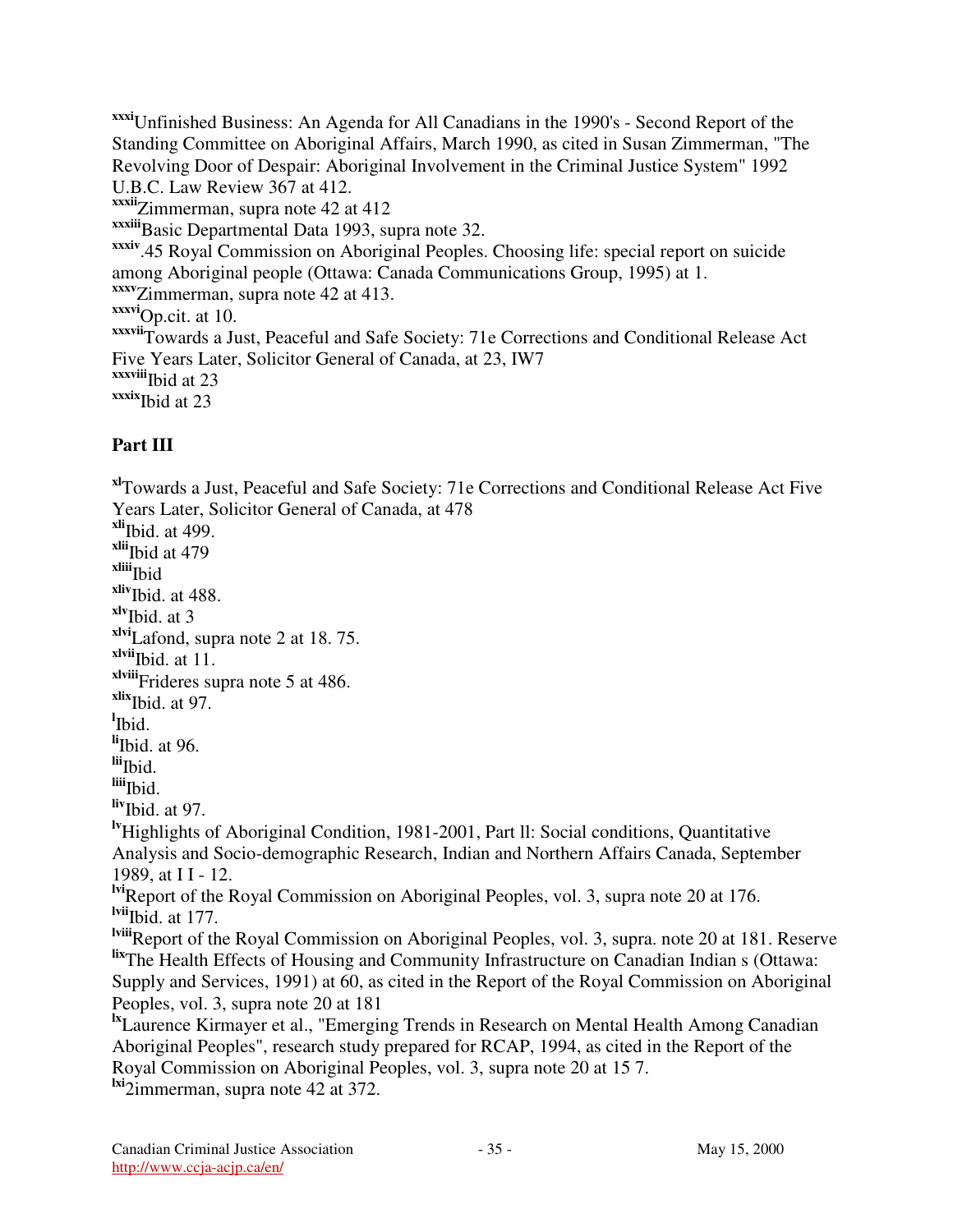**lxii**Report of the Royal Commission on Aboriginal Peoples, vol. 3, supra note 20 at 162. **lxiii** Ibid. at 161-162.

**lxiv**Kaweionnehta Human Resource Group, First Nations and Inuit Community Youth Solvent Abuse Survey and Study, British Columbia: Kaweionnehta Human Resource Group, 1993, as cited in Solvent Abuse and Aboriginal People in Canada, (Ottawa: Health Canada Publications, July 1994) at 2.

**lxv**McTimoney, David C. & Associates, Your Community! OurFuture!: Community Action Against Solvent Abuse. Ottawa: Health and Welfare Canada, July 1990, as cited in Solvent Abuse and Aboriginal People in Canada supra note 122 at 2.

**lxvi** Ibid. at 2.

**lxvii** First Nations and Inuit Abuse Survey Study, supra note 122 at 2.

**lxviii**Report of the Royal Commission on Aboriginal peoples, vol. 3, supra note 20 at 27. **lxix** Ibid. at 55.

**lxx**Ontario Native Women's Association, Breaking Free: A Proposal for Change to Aboriginal Family Violence (Thunder Bay, Ontario: 1989) as cited in the Report of the Ro>W Commission on Aboriginal Peoples, vol 3, supra note 20 at 5 7.

**lxxi** 2immerman, supra note 42 at 3 70.

**lxxii**Report of the Royal Commission on Aboriginal Peoples, vol. 3, supra, note 20 at 54. **lxxiii** 1bid. at 57.

**lxxiv** Ibid. at 86.

**lxxv** Ibid. at 382.

**lxxvi**Mary Hyde and Carol La Prairie, "Amerindian Police Crime Prevention," working paper prepared for the Solicitor General of Canada, Ottawa, 1987, as cited in the Report of the Aboriginal Justice Inquiry of Manitoba (Winnipeg: Queen's Printer, 1991) at 88.

**lxxvii**Canadian Corrections Association, Indians and the Law, August 1967, survey prepared for the Department of Indian Affairs and Northern Development, at 47, as cited in Zimmerman, supra note 42 at 382.

<sup>Ixxviii</sup> 58-Report of the Aboriginal Justice Inquiry of Manitoba, supra note 49 at 30-36.

**lxxix** James Dumont, "Justice and Aboriginal People," research paper prepared for the Aboriginal Justice Inquiry, Sudbury, September 1990, at 46.

**lxxx** Rupert Ross, Dancing with a Ghost, (Markham: Webcom, 1996) at 28-29.

**lxxxi** Ibid. at 33.

**lxxxii**Bridging the Cultural Divide, supra note 54 at 62.

**lxxxiii**Report of the Aboriginal Justice Inquiry of Manitoba, supra note 49 at 22-4 1.

**lxxxiv** 2immerman, supra note 42 at 371.

**lxxxv**Curt Griffiths & Simon Verdun-Jones, Canadian Criminal Justice (Toronto: Harcourt Brace & Company, 1994) at 665.

**lxxxvi**Bridging the Cultural Divide, supra note 4 at 117.

**lxxxvii**Op. cit. at 665

**lxxxviii** .45 Royal Commission on Aboriginal Peoples. Choosing life: special report on suicide among Aboriginal people (Ottawa: Canada Communications Group, 1995) at 1.

**lxxxix**Op.cit. at 10.

**xc** Ibid. at 22.

# **Part IV**